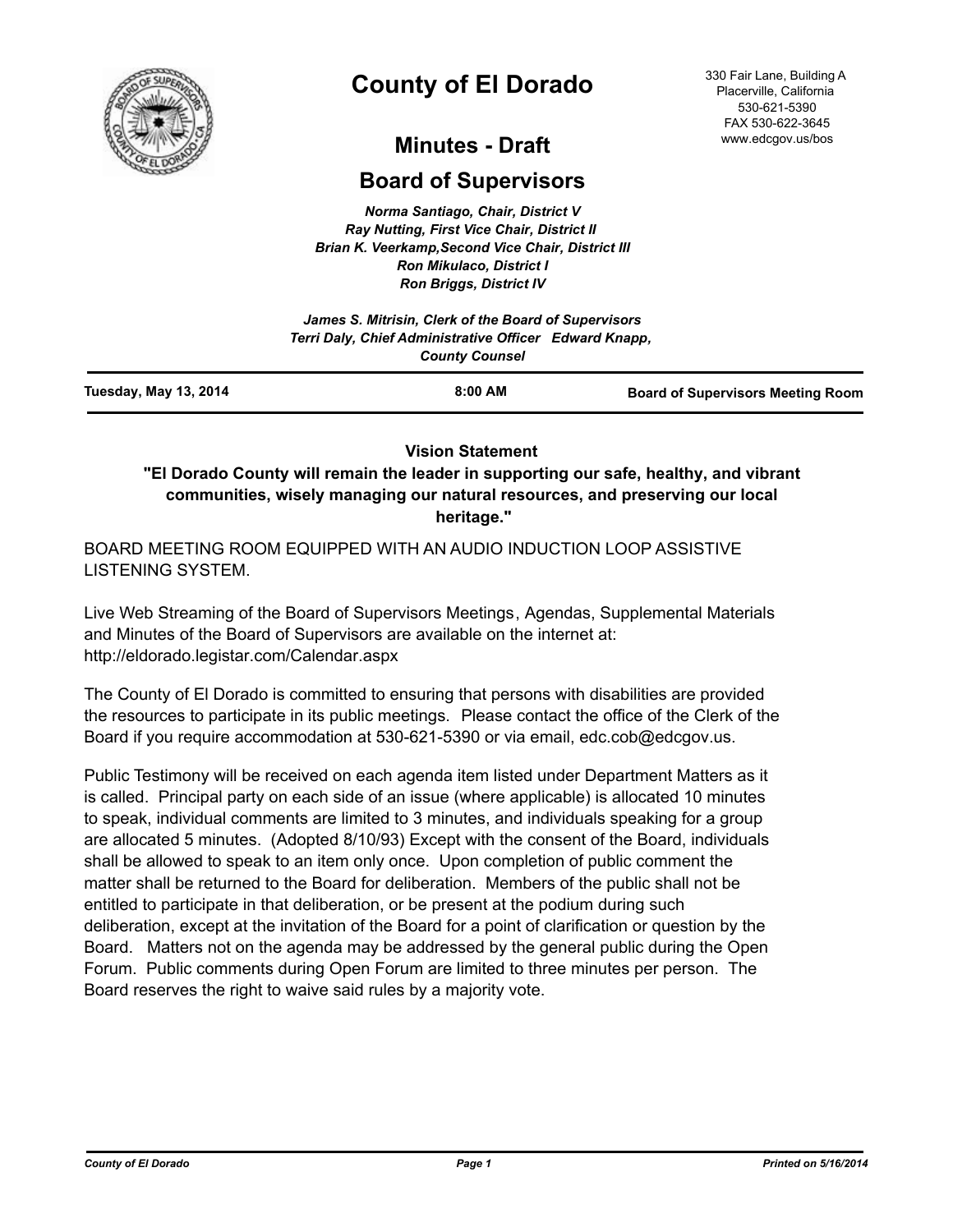#### **Board of Supervisors Minutes - Draft May 13, 2014**

Materials related to an item on this Agenda submitted to the Board of Supervisors after distribution of the agenda packet are available for inspection during normal business hours in the public viewing packet located in the foyer of Building A, 330 Fair Lane, Placerville or in the Board Clerk's Office located at the same address. Such documents are also available on the Board of Supervisors' Meeting Agenda webpage subject to staff's ability to post the documents before the meeting.

The Board of Supervisors is concerned that written information submitted to the Board the day of the Board meeting may not receive the attention it deserves The Board Clerk cannot guarantee that any FAX, email, or mail received the day of the meeting will be delivered to the Board prior to action on the subject matter.

The Board meets simultaneously as the Board of Supervisors and the Board of Directors of the Air Quality Management District, In-Home Supportive Services, Public Housing Authority, Redevelopment Agency and other Special Districts.

For Purposes of the Brown Act § 54954.2 (a), the numbered items on this Agenda give a brief description of each item of business to be transacted or discussed. Recommendations of the staff, as shown, do not prevent the Board from taking other action.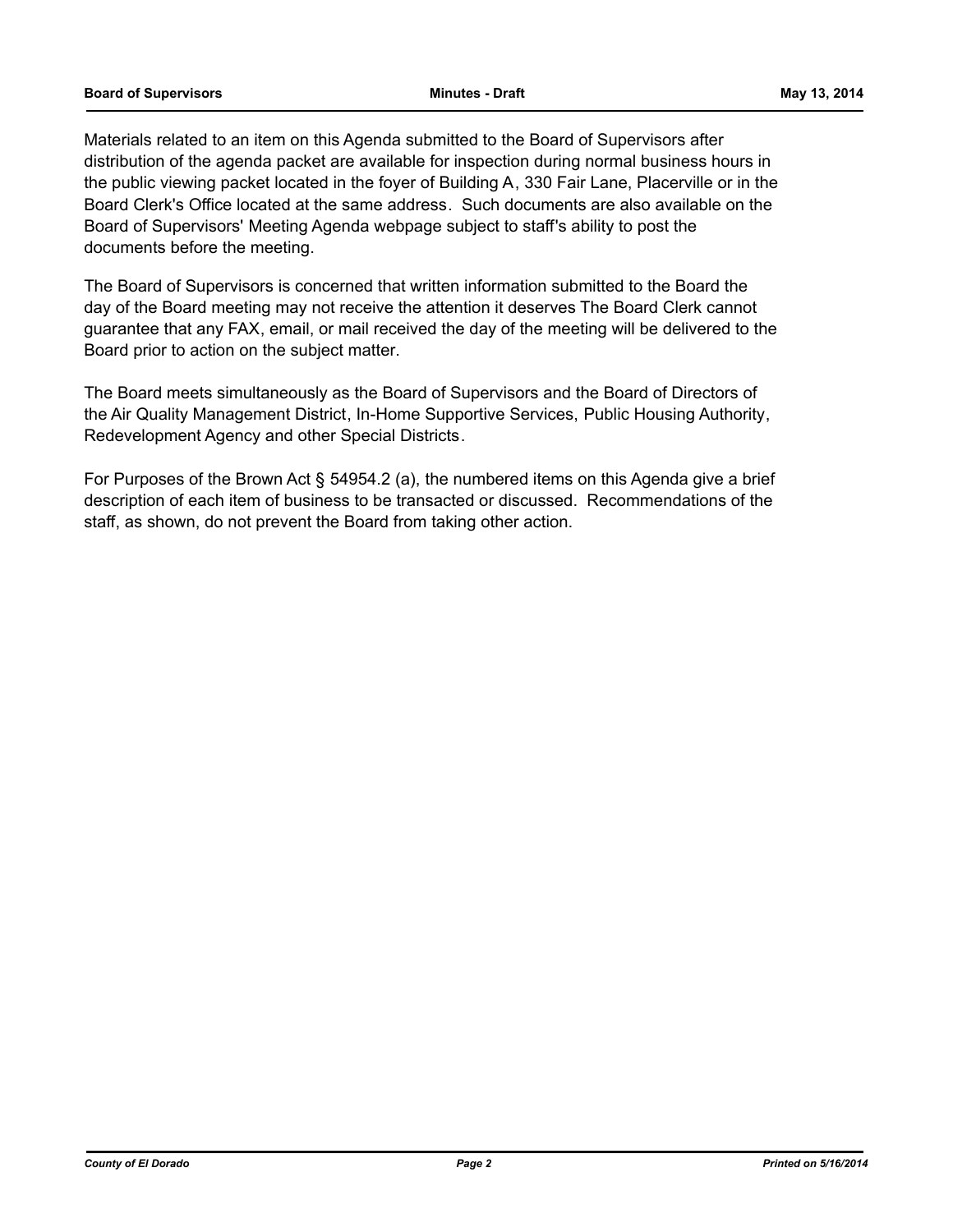### **8:02 A.M. - CALLED TO ORDER AND RECESSED TO CLOSED SESSIONS**

- Supervisor Briggs, Supervisor Santiago, Supervisor Mikulaco and Supervisor Veerkamp **Present:** 4 -
- **Absent:** 1 Supervisor Nutting

### **9:07 A.M. - RECONVENED TO OPEN SESSION AND CLOSED SESSION REPORTS**

- Present: 4 Supervisor Briggs, Supervisor Santiago, Supervisor Mikulaco and Supervisor Veerkamp
- **Absent:** 1 Supervisor Nutting

### **INVOCATION AND PLEDGE OF ALLEGIANCE TO THE FLAG**

**Pastor Craig Klatt of the Camino Adventist Church gave the Invocation. Supervisor Briggs led the Pledge of Allegiance to the Flag.**

### **ADOPTION OF THE AGENDA AND APPROVAL OF CONSENT CALENDAR**

### **APPROVAL OF THE CONSENT CALENDAR**

*Public Comment: S. Taylor*

**A motion was made by Supervisor Mikulaco, seconded by Supervisor Veerkamp to Adopt the Agenda and Approve Consent Calendar 1 and Consent Calendar 2 together with no changes.**

**Yes:** 4 - Briggs, Santiago, Mikulaco and Veerkamp

**Absent:** 1 - Nutting

### **APPROVAL OF CONSENT CALENDAR 2 (Due to Supervisor's Nutting absence, the Board approved Consent Calendars 1 and 2 with one motion).**

The Board may make any necessary additions, deletions or corrections to the agenda including moving items to or from the Consent Calendar and adopt the agenda with one single vote. A Board member may request an item be removed from the Consent Calendar for discussion and possible action, and the item will be moved from Consent and heard as a separate item with Department Matters. Any member of the public may ask to address an item on the Consent Calendar prior to Board action.

**14-0719** CAO UPDATE

### **14-0718** OPEN FORUM

*Public Comment: S. Jameson, M. Smith, M. Leal, J. Henriquez, M. Lane, K. Smith*

#### **Supervisor Nutting arrived at 9:28 AM**

Present: 5 - Supervisor Briggs, Supervisor Santiago, Supervisor Mikulaco, Supervisor Veerkamp and Supervisor Nutting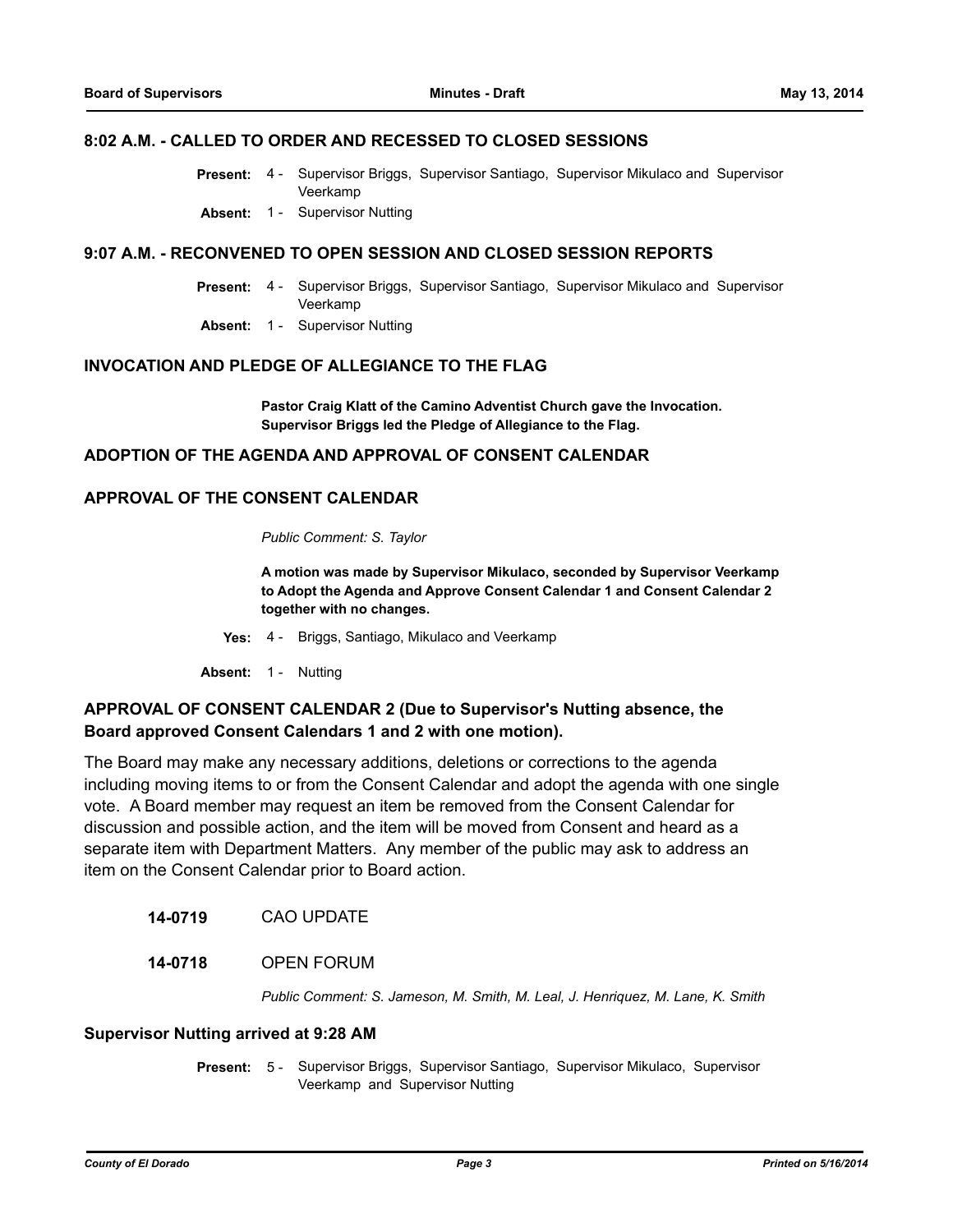### **CONSENT CALENDAR 1**

**1. 14-0510** Auditor-Controller recommending the Board authorize the continuation and utilization of the perpetual agreement between Hinderliter, deLlamas and Associates and El Dorado County. Hinderliter, deLlamas and Associates provides the County with services in regards to the monitoring, report preparation, and data analysis relating to current sales tax disbursements.

**FUNDING:** General Fund.

**This matter was Approved on the Consent Calendar.**

**2. 14-0592** Auditor-Controller recommending the Board approve and authorize the Chair to sign Resolution **051-2014** authorizing the transfer of unclaimed and stale-dated property tax refunds to the County General Fund.

**Resolution 051-2014 was Adopted upon Approval of the Consent Calendar.**

- **3. 14-0602** Auditor-Controller recommending the Board receive and file the audits performed by Gallina, LLP, of the County's financial statements for the year ended June 30, 2013. Reports include:
	- 1) Annual Financial Report;
	- 2) OMB A-133 Single Audit;
	- 3) Appropriations Limit Calculations;
	- 4) California Emergency Management Agency Programs;
	- 5) California Department of Community Services and Development Programs; and
	- 6) Management Letter.

**This matter was Approved on the Consent Calendar.**

**4. 14-0614** Auditor-Controller recommending the Board authorize the transfer of \$3,000 accumulated from Fiscal Year 2012/13 from the County's Cash Overage Fund to the General Fund.

**This matter was Approved on the Consent Calendar.**

**5. 14-0616** Auditor-Controller recommending the Board authorize the Auditor-Controller to remove the fixed assets listed on attachment B from the County's fixed asset records.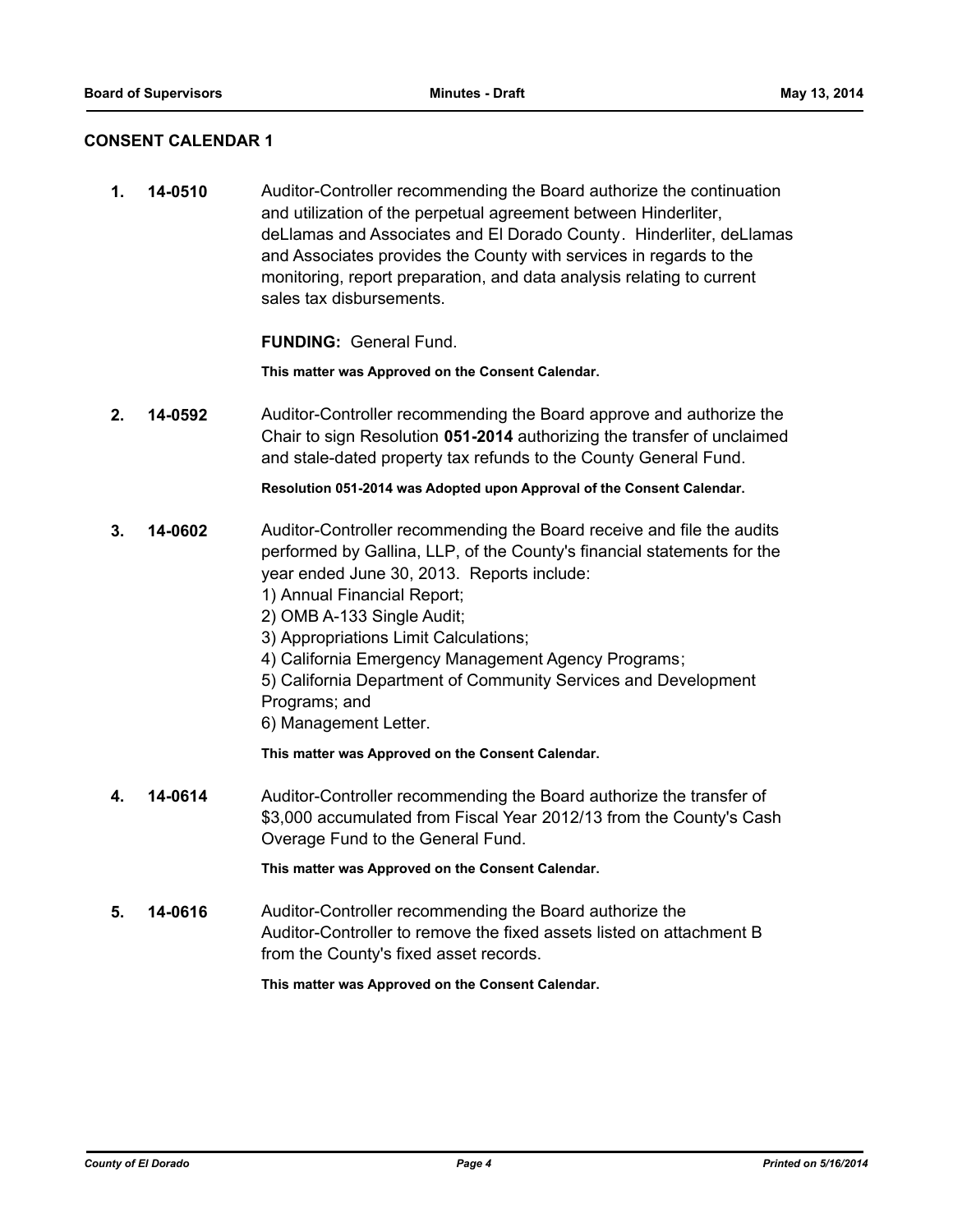| 6. | 14-0570 | Chief Administrative Office, Procurement and Contracts, recommending<br>the Board consider the following:<br>1) Authorize the Purchasing Agent to extend BP20130934 for one<br>additional 12 month period to expire on 05/29/2015 for the purchase of<br>Bulk Lubricants to the low qualified bidder, Hunt and Sons., Inc. of |
|----|---------|-------------------------------------------------------------------------------------------------------------------------------------------------------------------------------------------------------------------------------------------------------------------------------------------------------------------------------|
|    |         | Placerville, CA; and<br>2) Authorize the Purchasing Agent to increase the blanket purchase<br>order on an "as needed" basis during the awarded period as long as<br>funding is available within the requesting department's budget.                                                                                           |

**FUNDING**: General Fund and non General Fund.

**This matter was Approved on the Consent Calendar.**

**7. 14-0661** Chief Administrative Office, Facilities Division, recommending the Board ratify the Chief Administrator's signature on Change Order No. 2 to Agreement for Construction Services No. 406-C1425 with Benchmark General Engineering, Inc. to modify sidewalks and walkways to meet Americans with Disabilities Act requirements at the Placerville Jail Facility.

**FUNDING:** Accumulated Capital Outlay Fund.

**This matter was Approved on the Consent Calendar.**

**8. 14-0665** Chief Administrative Office recommending the Board approve and authorize the Chair to sign a Memorandum of Understanding (Fiscal Year 2013-14/CFRs 09-CFR002; 09-CFR003/Projects) with the Judicial Council of California; Administrative Office of the Courts; and the Superior Court of California, County of El Dorado regarding funding mechanisms for projects in Building C and the Cameron Park Courthouse.

**FUNDING:** Courthouse Construction Fund.

**This matter was Approved on the Consent Calendar.**

**9. 14-0669** Chief Administrative Office, Risk Management Division, recommending the Board approve the amended By-Laws for the County of El Dorado Health Plan Advisory Committee.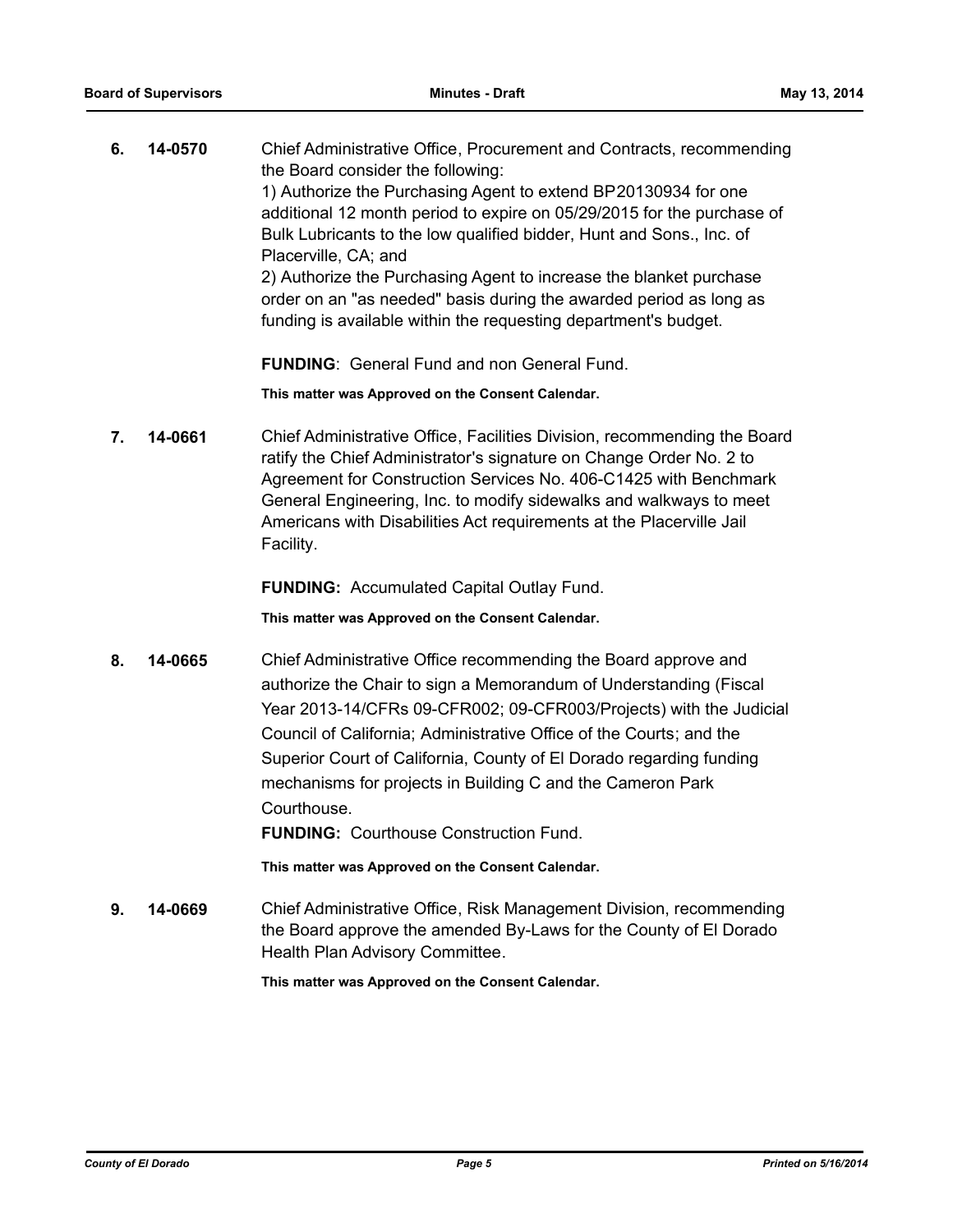|     | 10. 13-1579 | Chief Administrative Office recommending the Board authorize the Chief<br>Administrative Officer to sign Economic Incentive Agreement 609-O1411<br>with Q1 NanoSystems Corporation (doing business as Bloo Solar). This<br>agreement replaces and supersedes Agreement 357-O1411 executed<br>on 2/12/14 and clarifies the calculation of the Economic Development<br>Assistance to be paid under the Agreement.                                                                                                                                                                                                           |
|-----|-------------|---------------------------------------------------------------------------------------------------------------------------------------------------------------------------------------------------------------------------------------------------------------------------------------------------------------------------------------------------------------------------------------------------------------------------------------------------------------------------------------------------------------------------------------------------------------------------------------------------------------------------|
|     |             | <b>FUNDING: General Fund.</b>                                                                                                                                                                                                                                                                                                                                                                                                                                                                                                                                                                                             |
|     |             | This matter was Approved on the Consent Calendar.                                                                                                                                                                                                                                                                                                                                                                                                                                                                                                                                                                         |
| 11. | 10-1081     | Community Development Agency, Transportation Division,<br>recommending the Board approve and authorize the Chair to sign the<br>California Department of Transportation Amended Contract retroactively<br>extending the Temporary Construction Easement from April 15, 2014<br>through December 15, 2016 on the County owned parcel APN No.<br>098-171-013.                                                                                                                                                                                                                                                               |
|     |             | This matter was Approved on the Consent Calendar.                                                                                                                                                                                                                                                                                                                                                                                                                                                                                                                                                                         |
|     | 12. 13-0197 | Community Development Agency, Transportation Division,<br>recommending the Board approve and authorize the Chair to sign<br>Amendment 3 to the West Valley Village Subdivision Improvement<br>Agreement AGMT 07-1493 for Unit 1B extending the performance<br>period to February 7, 2015.                                                                                                                                                                                                                                                                                                                                 |
|     |             | <b>FUNDING:</b> Developer Funds (No Federal funds).                                                                                                                                                                                                                                                                                                                                                                                                                                                                                                                                                                       |
|     |             | This matter was Approved on the Consent Calendar.                                                                                                                                                                                                                                                                                                                                                                                                                                                                                                                                                                         |
|     | 13. 13-0198 | Community Development Agency, Transportation Division,<br>recommending the Board consider the following:<br>1) Approve and authorize the Chair to sign Amendment 2 to West Valley<br>Village Subdivision Improvement Agreement 07-1459 for Unit 3A<br>retroactively extending the performance period to February 7, 2014;<br>2) Direct staff to prepare Amendment 3 to extend the performance<br>period to February 7, 2015; and<br>3) Approve and authorize the Chair to sign Amendment 3 following<br>preparation by the Transportation Division, execution by the Owner, and<br>review and approval by County Counsel. |
|     |             |                                                                                                                                                                                                                                                                                                                                                                                                                                                                                                                                                                                                                           |

**FUNDING:** Developer Funds (No Federal funds).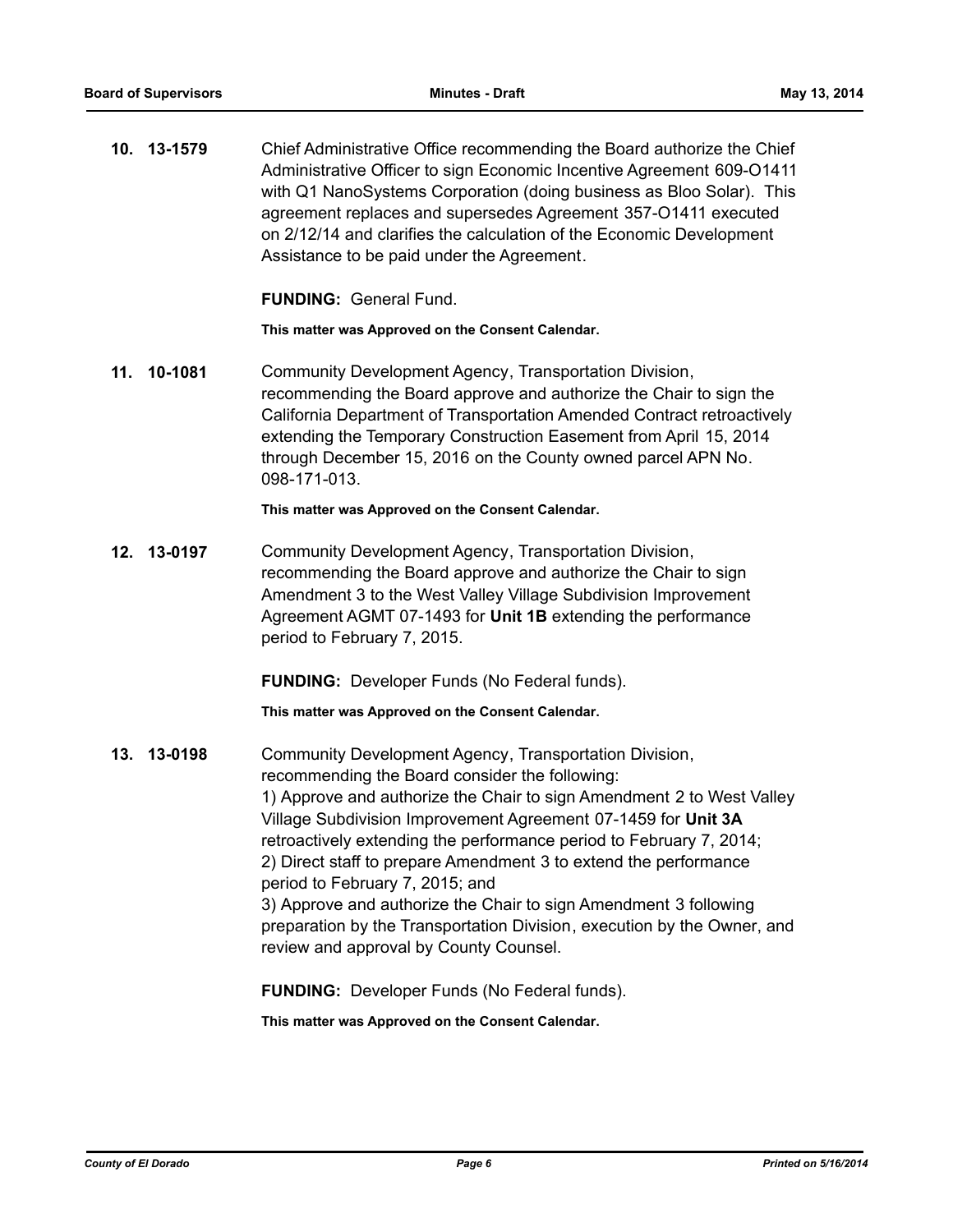| Community Development Agency, Transportation Division,<br>14. 13-0199<br>recommending the Board consider the following: |                                                                         |
|-------------------------------------------------------------------------------------------------------------------------|-------------------------------------------------------------------------|
|                                                                                                                         | 1) Approve and authorize the Chair to sign Amendment 2 to West Valley   |
|                                                                                                                         | Village Subdivision Improvement Agreement 07-1467 for Unit 3B           |
|                                                                                                                         | retroactively extending the performance period to February 7, 2014;     |
|                                                                                                                         | 2) Direct staff to prepare Amendment 3 to extend the performance        |
| period to February 4, 2015; and                                                                                         |                                                                         |
|                                                                                                                         | 3) Approve and authorize the Chair to sign Amendment 3 following        |
| review and approval by County Counsel.                                                                                  | preparation by the Transportation Division, execution by the Owner, and |

**FUNDING:** Developer Funds (No Federal funds).

**This matter was Approved on the Consent Calendar.**

**15. 13-0201** Community Development Agency, Transportation Division, recommending the Board approve and authorize the Chair to sign Amendment 2 to the West Valley Village Subdivision Improvement Agreement for **Unit 5A** extending the performance period to February 7, 2015.

**FUNDING:** Developer Funds (No Federal funds).

**This matter was Approved on the Consent Calendar.**

**16. 13-0203** Community Development Agency, Transportation Division, recommending the Board consider the following: 1) Approve and authorize the Chair to sign this Amendment 2 to West Valley Village Subdivision Improvement Agreement AGMT 07-1494 for **Unit 6B** with LandSource Holding Company, LLC, to retroactively extend the performance period to February 7, 2014 and recognize KB Home of Sacramento, Inc. as the Successor Owner; 2) Direct staff to prepare Amendment 3 to extend the performance period extended to February 4, 2015; and 3) Approve and authorize the Chair to sign Amendment 3 to AGMT 07-1494 following preparation by the Transportation Division, execution by the Successor Owner, and review and approval by County Counsel.

**FUNDING:** Developer Funds (No Federal funds).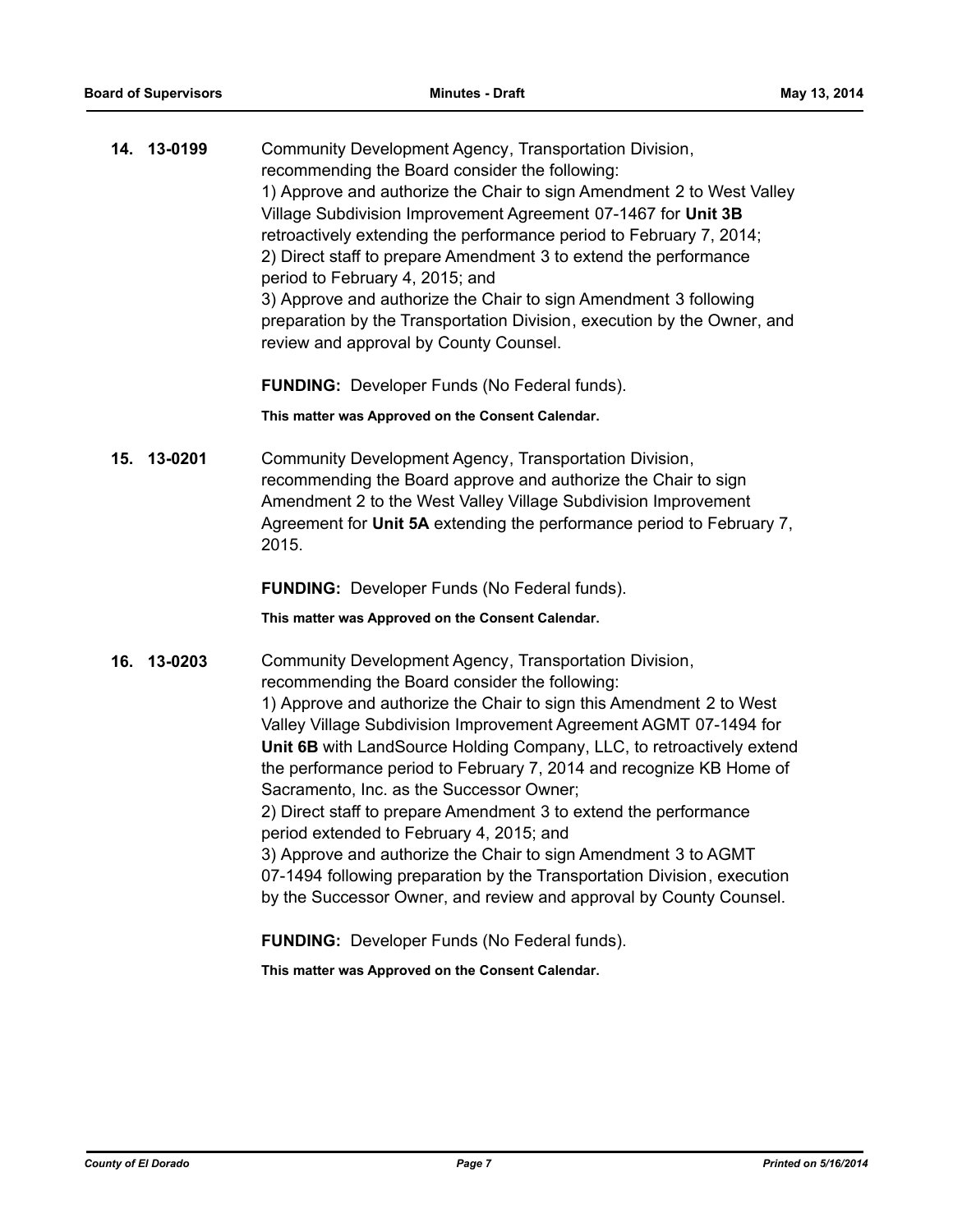|     | 17. 13-0205 | Community Development Agency, Transportation Division,<br>recommending the Board approve and authorize the Chair to sign<br>Amendment 2 to West Valley Village Subdivision Improvement<br>Agreement AGMT 07-1496 for Unit 7B extending the performance<br>period to February 7, 2015 and updating the Notices.                                                                                                                                                                                                                                                                                                                                                                                                                                                                                                                              |
|-----|-------------|---------------------------------------------------------------------------------------------------------------------------------------------------------------------------------------------------------------------------------------------------------------------------------------------------------------------------------------------------------------------------------------------------------------------------------------------------------------------------------------------------------------------------------------------------------------------------------------------------------------------------------------------------------------------------------------------------------------------------------------------------------------------------------------------------------------------------------------------|
|     |             | <b>FUNDING:</b> Developer Funds (no Federal Funds).                                                                                                                                                                                                                                                                                                                                                                                                                                                                                                                                                                                                                                                                                                                                                                                         |
|     |             | This matter was Approved on the Consent Calendar.                                                                                                                                                                                                                                                                                                                                                                                                                                                                                                                                                                                                                                                                                                                                                                                           |
| 18. | 14-0611     | Clerk of the Board, based upon the recommendation of the Placerville<br>Airport Advisory Committee, recommending the Board make the<br>following appointment to the Placerville Airport Advisory Committee for<br>the term stated.<br><b>Placerville Airport Advisory Committee:</b><br>Appoint Chris Nelson, User Group Member, Term Expiration 01/01/2018                                                                                                                                                                                                                                                                                                                                                                                                                                                                                 |
|     |             | This matter was Approved on the Consent Calendar.                                                                                                                                                                                                                                                                                                                                                                                                                                                                                                                                                                                                                                                                                                                                                                                           |
| 19. | 12-0542     | Health and Human Services Agency recommending the Board approve<br>and authorize the Chair to sign a Proclamation recognizing May 18,<br>2014 through May 24, 2014 as "Emergency Medical Services Week" in<br>the County of El Dorado.                                                                                                                                                                                                                                                                                                                                                                                                                                                                                                                                                                                                      |
|     |             | This matter was Approved on the Consent Calendar.                                                                                                                                                                                                                                                                                                                                                                                                                                                                                                                                                                                                                                                                                                                                                                                           |
|     | 20. 14-0471 | Health and Human Services Agency, Community Services Division,<br>recommending the Board consider the following:<br>1) Approve and authorize the Chair to sign Agreement for Services<br>014-S1511 with All West Coachlines, Inc., A Coach USA Company, for<br>the provision of charter motor coach transportation services with the<br>purpose of helping to provide transportation for senior activities for the<br>term July 1, 2014 through June 30, 2017 with a maximum contractual<br>obligation of \$750,000; and<br>2) Authorize the Purchasing Agent, or designee, to execute further<br>documents relating to Agreement for Services 014-S1511, including<br>amendments thereto and contingent upon approval by County Counsel<br>and Risk Management, which do not affect the maximum dollar amount<br>or term of the Agreement. |

**FUNDING:** 100% funded by participant contributions.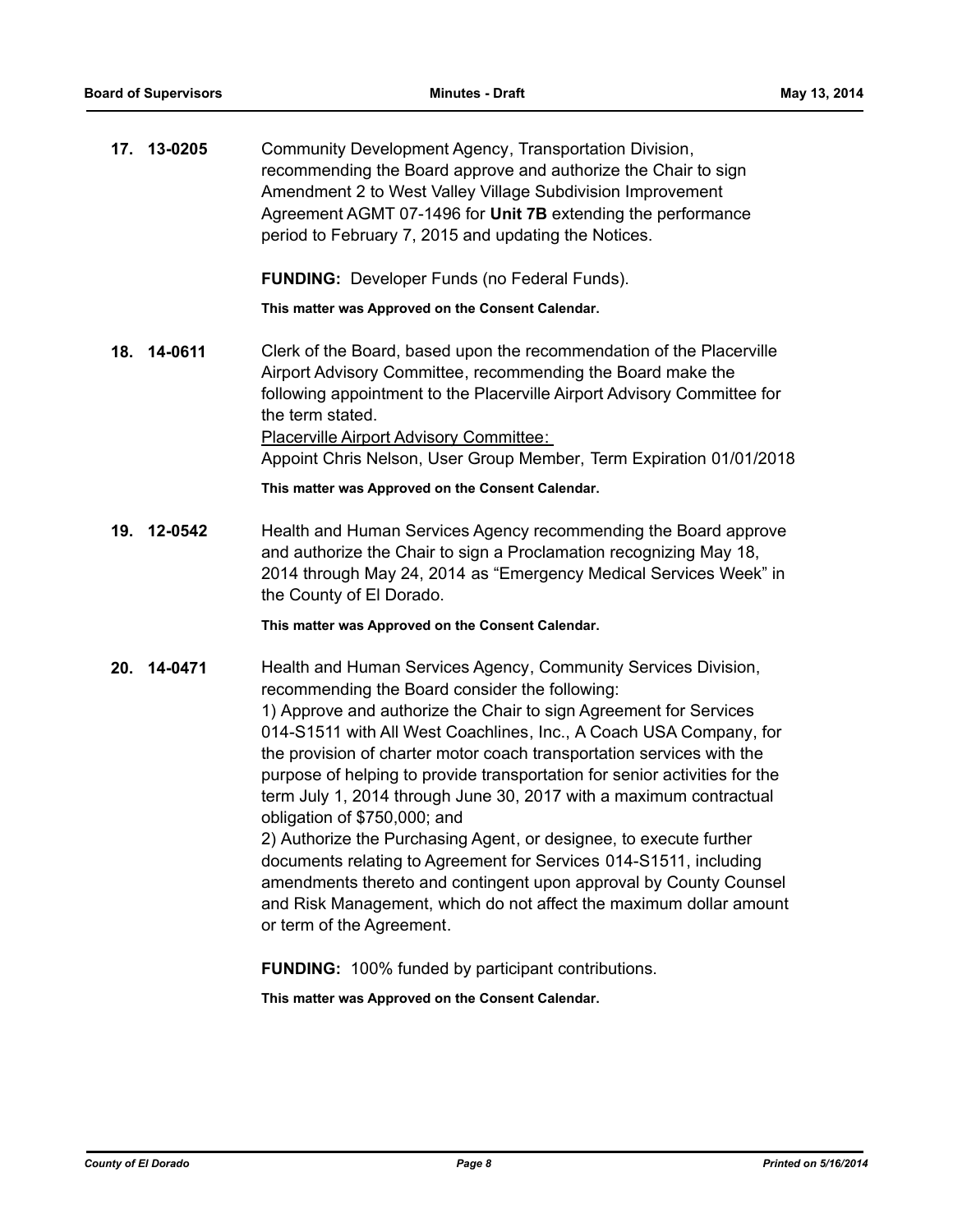|     | 21. 14-0587 | Health and Human Services Agency recommending the Board consider                                                            |
|-----|-------------|-----------------------------------------------------------------------------------------------------------------------------|
|     |             | the following:<br>1) Approve and authorize the Chair to sign retroactive Agreement                                          |
|     |             | 322-F1411 with the County of Siskiyou for use of the County of El                                                           |
|     |             | Dorado Psychiatric Health Facility services for a term of February 1,                                                       |
|     |             | 2013 through June 30, 2018; and                                                                                             |
|     |             | 2) Authorize the Chief Administrative Officer, or designee, to execute                                                      |
|     |             | further documents relating to Agreement 322-F1411, including                                                                |
|     |             | amendments thereto and contingent upon approval by County Counsel                                                           |
|     |             | and Risk Management, which do not affect the term or compensation.                                                          |
|     |             | <b>FUNDING:</b> Revenue from the County of Siskiyou.                                                                        |
|     |             | This matter was Approved on the Consent Calendar.                                                                           |
|     | 22. 14-0628 | Health and Human Services Agency recommending the Board approve                                                             |
|     |             | and authorize the Director to sign the following:                                                                           |
|     |             | 1) A letter to support the allocation of \$6.75 million dollars in State                                                    |
|     |             | General Fund for Foster and Kinship Care Recruitment, Retention, and<br>Support; and                                        |
|     |             | 2) A letter to support the allocation of \$20.3 million dollars in State                                                    |
|     |             | General Fund for Services to Child Victims of Commercial Sexual                                                             |
|     |             | Exploitation.                                                                                                               |
|     |             | <b>FUNDING: State General Fund.</b>                                                                                         |
|     |             |                                                                                                                             |
|     |             | This matter was Approved on the Consent Calendar.                                                                           |
|     |             |                                                                                                                             |
| 23. | 14-0658     | Health and Human Services Agency, Public Health Division,<br>recommending the Board authorize the addition of two (2) SMART |
|     |             | Boards and two (2) Audience Response Systems to the Fiscal Year                                                             |
|     |             | 2013-2014 Fixed Asset List for Health and Human Services Agency for                                                         |
|     |             | provision of Preparedness Program response education and training                                                           |
|     |             | activities.                                                                                                                 |
|     |             | <b>FUNDING: State Funding.</b>                                                                                              |
|     |             | This matter was Approved on the Consent Calendar.                                                                           |
|     | 24. 14-0690 | Treasurer Tax-Collector recommending the Board support reinstatement                                                        |
|     |             | of the Senior Citizens and Disabled Citizens Property Tax Postponement                                                      |
|     |             | program and execute a letter of affirmation supporting AB 2231.                                                             |
|     |             | This matter was Approved on the Consent Calendar.                                                                           |
|     |             |                                                                                                                             |
|     |             |                                                                                                                             |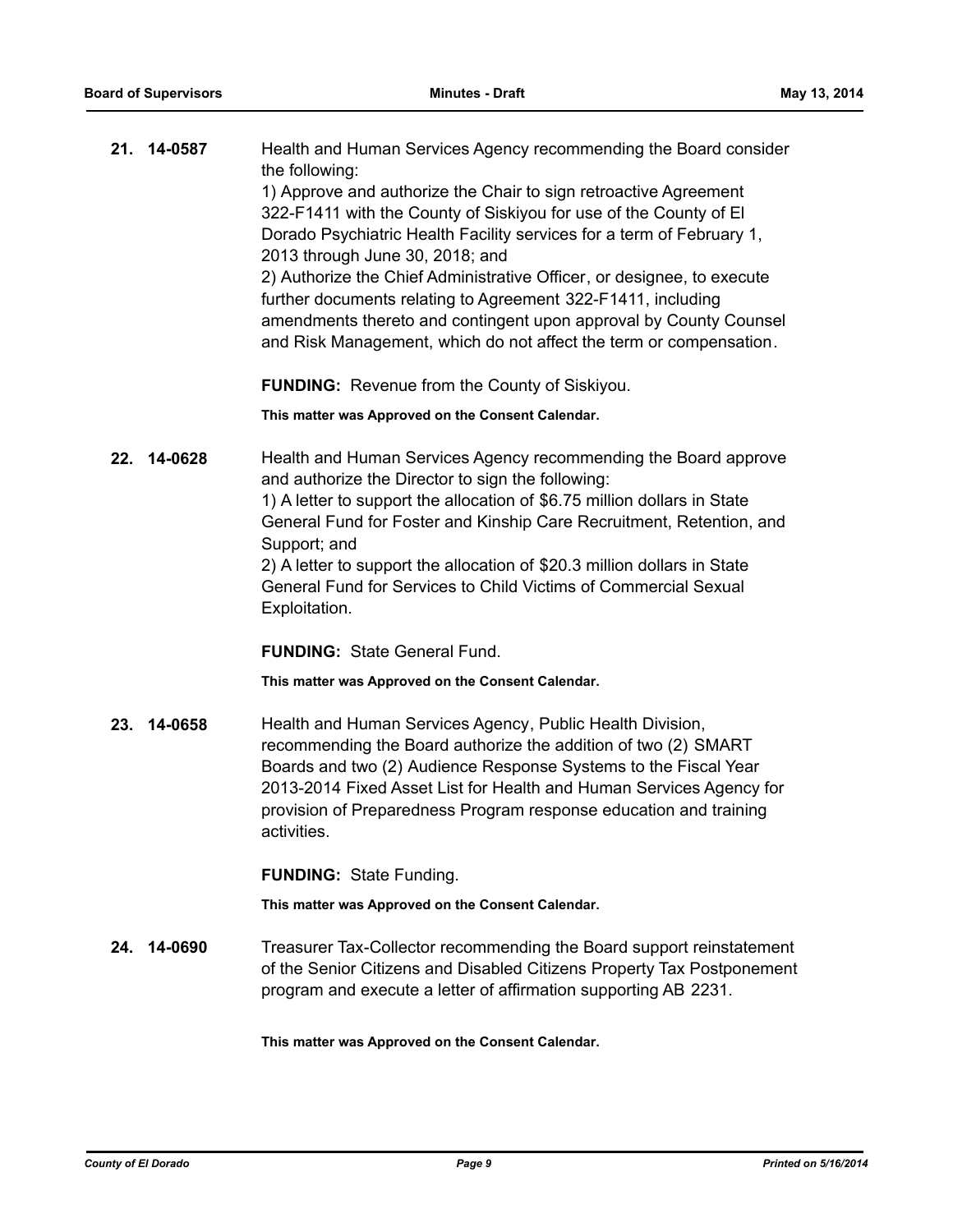| 25. 14-0630 | Supervisor Santiago requesting the Board consider approving the<br>Chair's signature on a letter to the leaders of the California State Senate<br>and Assembly from rural counties expressing the need to address water<br>storage as a concern in the State's quest to pursue a statewide water<br>bond. |
|-------------|-----------------------------------------------------------------------------------------------------------------------------------------------------------------------------------------------------------------------------------------------------------------------------------------------------------|
|             | This matter was Approved on the Consent Calendar.                                                                                                                                                                                                                                                         |

**26. 14-0673** Supervisor Santiago requesting Board approval of Proclamation recognizing May, 2014, as Lake Tahoe Wildfire Awareness Month.

**This matter was Approved on the Consent Calendar.**

### **CONSENT CALENDAR 2**

**27. 14-0640** Clerk of the Board recommending the Board approve the Minutes from the special meeting of the Board of Supervisors on April 28, 2014 and the regular meeting of the Board of Supervisors on April 29, 2014.

### **This matter was Approved on the Consent Calendar.**

**28. 14-0197** Community Development Agency, Transportation Division, recommending the Board consider the following: 1) Make findings pursuant to Ordinance Code 3.13.030 that there are specialty skills required for the work performed under this Agreement that are not expressly identified in County classifications; and 2) Approve and authorize the Chair to sign Agreement for Services No. 451-S1411 with Radman Aerial Surveys, Inc. in the amount of \$145,000 for a term of three (3) years to provide aerial photography and topographic mapping services in support of the Capital Improvement Program.

**FUNDING:** Various local, state and federal sources (Federal Funds).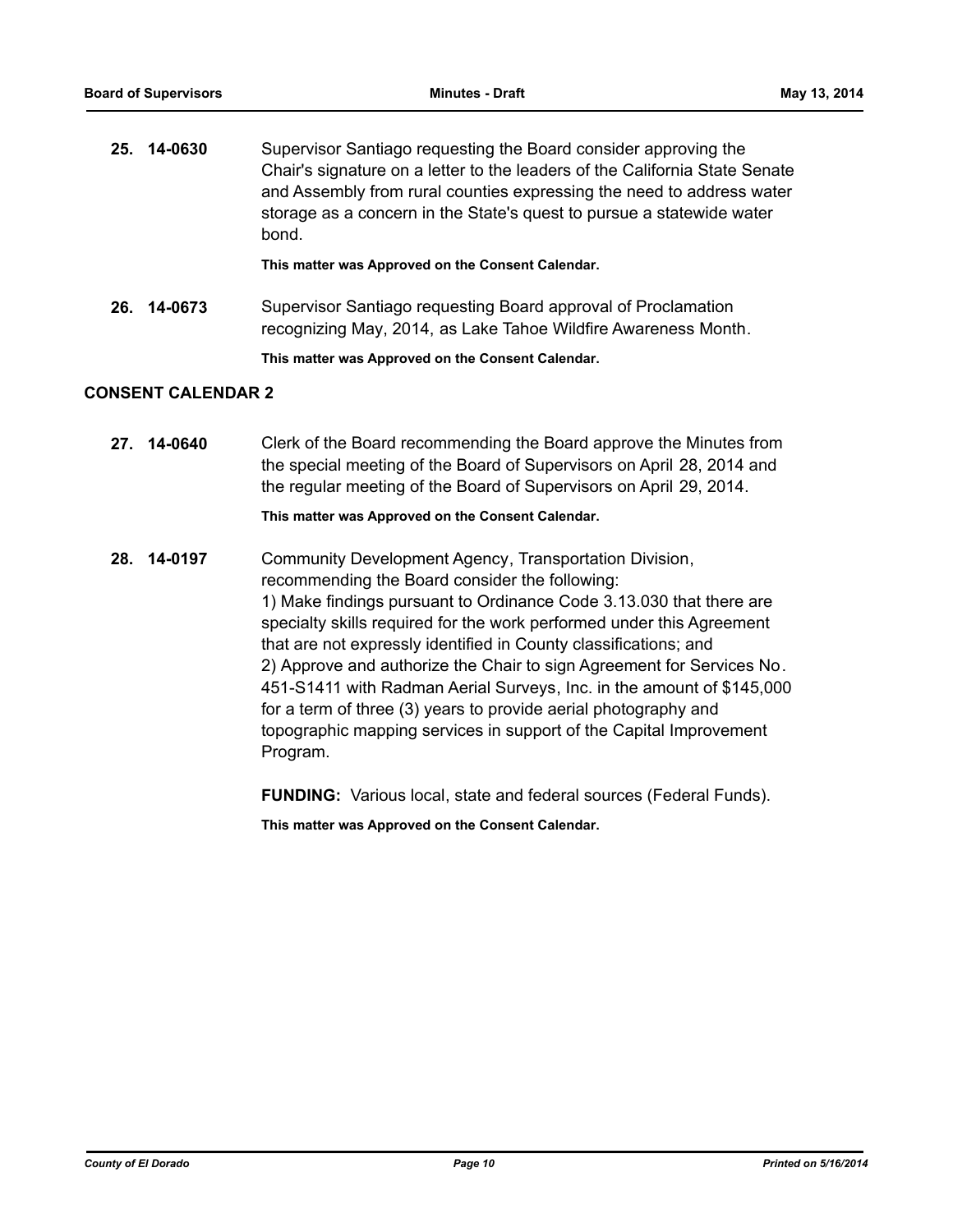**29. 13-1056** Health and Human Services Agency, Community Services Division, recommending the Board consider the following: 1) Approve and authorize the Chair to sign Amendment II to Agreement for Services 003-S1310 with Ski Air Incorporated increasing the maximum not-to-exceed amount by \$8,000 for a maximum contractual obligation of \$98,318 for the provision of heating and air conditioning system design, installation, and repair services with no change to the current term that ends June 30, 2015; and 2) Authorize termination of Agreement for Services 003-S1310 pursuant to its Article XIX Item D "Termination or Cancellation without Cause" to be effective May 13, 2014 due to the County entering into a new agreement with Ski Air Incorporated in December after conducting a successful Request for Proposal process. **FUNDING:** Funded through Federal Grant Funding (Department of Energy Weatherization Assistance Program and Low-income Home Energy Assistance Program).

**This matter was Approved on the Consent Calendar.**

**30. 12-0544** Health and Human Services Agency, Community Services Division, recommending the Board consider the following: 1) Approve the 2014-2015 Update to the 2012-2016 El Dorado County Area Plan for Senior Services; and 2) Approve and authorize the Chair to sign a Transmittal Letter for submittal of said Plan Update to the California Department of Aging.

**Funding:** Federal and State Grant Funding.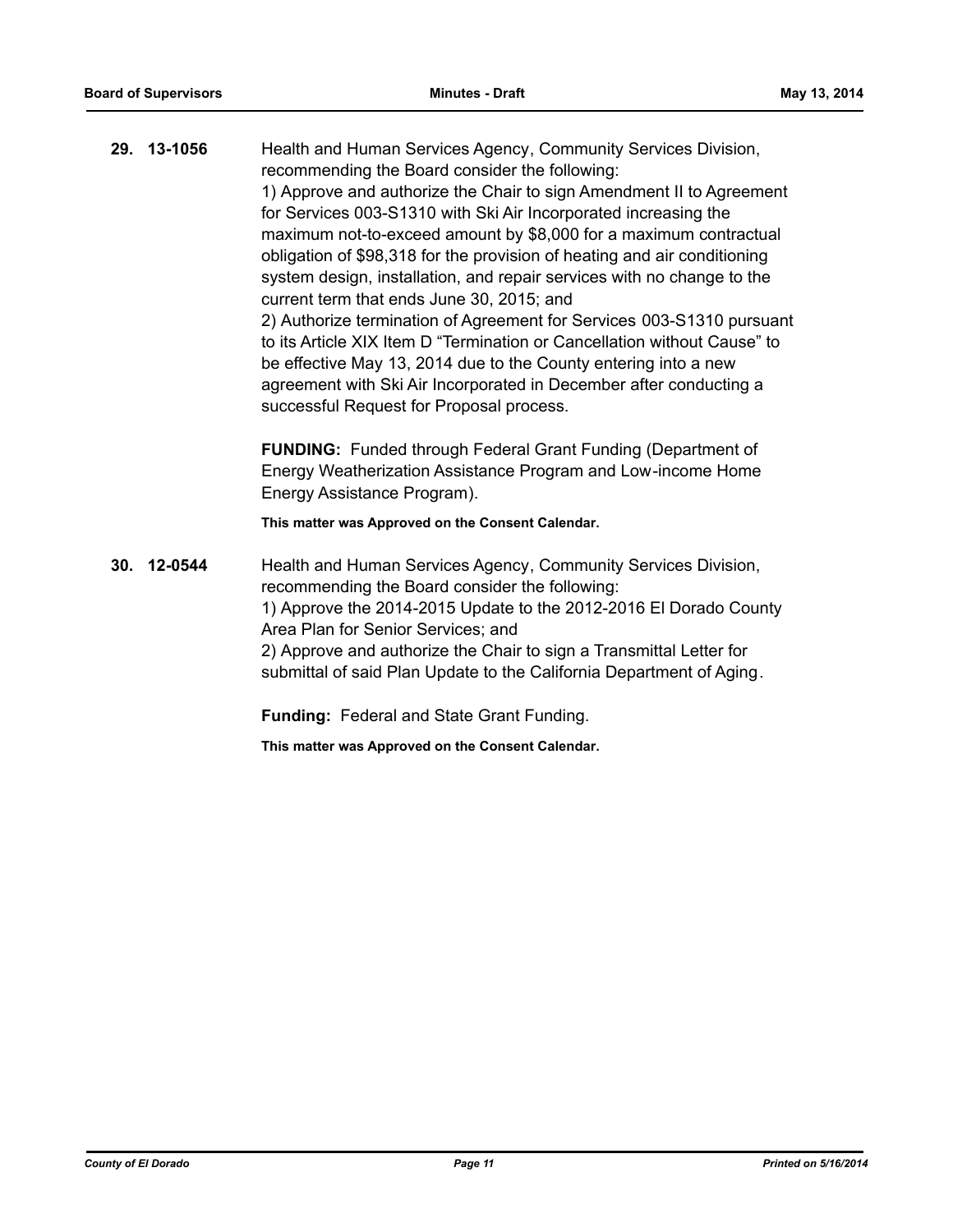| 31. | 14-0446 | Health and Human Services Agency, Mental Health Division,<br>recommending the Board consider the following:<br>1) Approve and authorize the Chair to sign Agreement for Services<br>456-S1411 with Summitview Child & Family Services, Inc., with an<br>estimated budget of \$3,678,600 for a term effective upon final<br>execution by the parties thereto through June 30, 2019 for the provision<br>of Adult Residential Facility Services;<br>2) Approve the one time use of Mental Health Services Act funding in<br>the amount of \$129,600 for facility start-up costs;<br>3) Authorize the Purchasing Agent to execute further documents relating<br>to the above noted Agreement, including amendments thereto,<br>contingent upon approval by County Counsel and Risk Management,<br>which do not affect the maximum dollar amount or term of the<br>Agreement; and<br>4) Approve and authorize the Chair to sign two letters to Community<br>Care Licensing Division offices requesting the prioritization of the<br>request and consideration for approval of the Adult Residential Facility<br>license in order to expedite services within the community. |
|-----|---------|-------------------------------------------------------------------------------------------------------------------------------------------------------------------------------------------------------------------------------------------------------------------------------------------------------------------------------------------------------------------------------------------------------------------------------------------------------------------------------------------------------------------------------------------------------------------------------------------------------------------------------------------------------------------------------------------------------------------------------------------------------------------------------------------------------------------------------------------------------------------------------------------------------------------------------------------------------------------------------------------------------------------------------------------------------------------------------------------------------------------------------------------------------------------------|
|     |         | FUNDING: Mental Health Services Act (State / Federal funding).<br>This matter was Approved on the Consent Calendar.                                                                                                                                                                                                                                                                                                                                                                                                                                                                                                                                                                                                                                                                                                                                                                                                                                                                                                                                                                                                                                                     |
| 32. | 14-0586 | Health and Human Services Agency, Mental Health Division,<br>recommending the Board consider the following:<br>1) Approve and authorize the Chair to sign retroactive Agreement for<br>Services 421-S1411 with Crestwood Behavioral Health, Inc., with a<br>maximum obligation of \$3,350,000 for the term of March 1, 2014<br>through June 30, 2016 for the provision of long-term, 24-hour special<br>treatment programs for adults with a serious mental disorder, as well as<br>access to psychiatric health facility services on an "as requested" basis;<br>and<br>2) Authorize the Purchasing Agent to execute further documents relating<br>to the above noted Agreement, including amendments thereto,<br>contingent upon approval by County Counsel, Risk Management, and<br>Human Resources that do not affect the maximum dollar amount or the<br>term.                                                                                                                                                                                                                                                                                                     |

**FUNDING:** State and Federal Funding.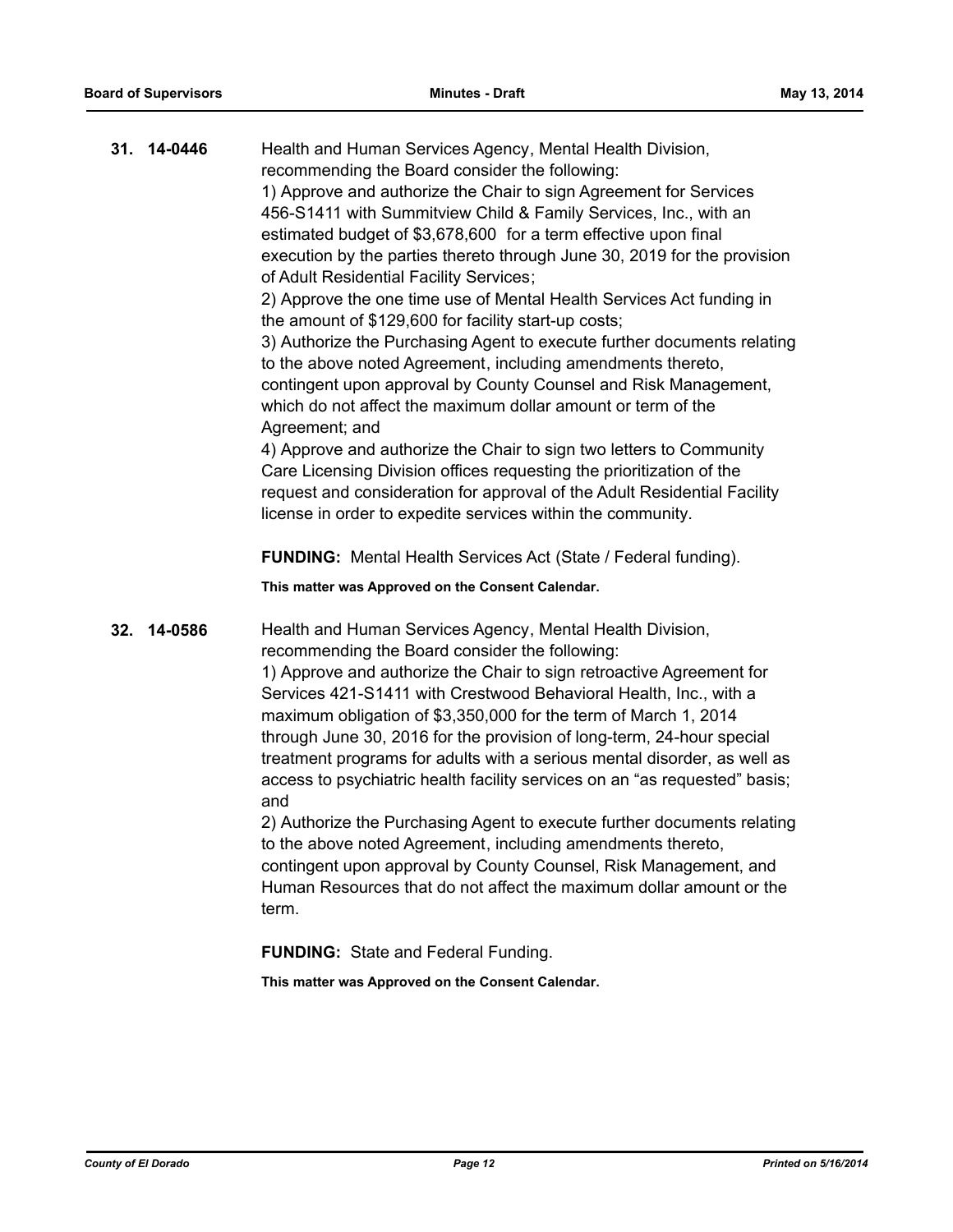| 33. 14-0597 | Health and Human Services Agency, Public Health Division,<br>recommending the Board consider the following:                                                                                                                                                                                                                                                                                                                                                |
|-------------|------------------------------------------------------------------------------------------------------------------------------------------------------------------------------------------------------------------------------------------------------------------------------------------------------------------------------------------------------------------------------------------------------------------------------------------------------------|
|             | 1) Accept an allocation in the amount of \$100,000 from the Department<br>of Health Care Services for Medi-Cal Outreach and Enrollment activities;                                                                                                                                                                                                                                                                                                         |
|             | and<br>2) Authorize the Chair to sign the associated Allocation Agreement in the<br>amount of \$100,000 for the term March 12, 2014 through December 31,<br>2016; and                                                                                                                                                                                                                                                                                      |
|             | 3) Authorize the Chair to sign a budget transfer to increase Health<br>Promotions Community Based Services Promotions Support revenue<br>and appropriations by \$100,000 (4/5 vote required); and<br>4) Approve and Authorize the Director of the Health and Human<br>Services Agency, or designee, to sign any required fiscal and<br>programmatic reports and to perform any and all administrative<br>responsibilities in relationship to said funding. |
|             | <b>FUNDING:</b> Medi-Cal Outreach and Enrollment Grant (State/Federal).                                                                                                                                                                                                                                                                                                                                                                                    |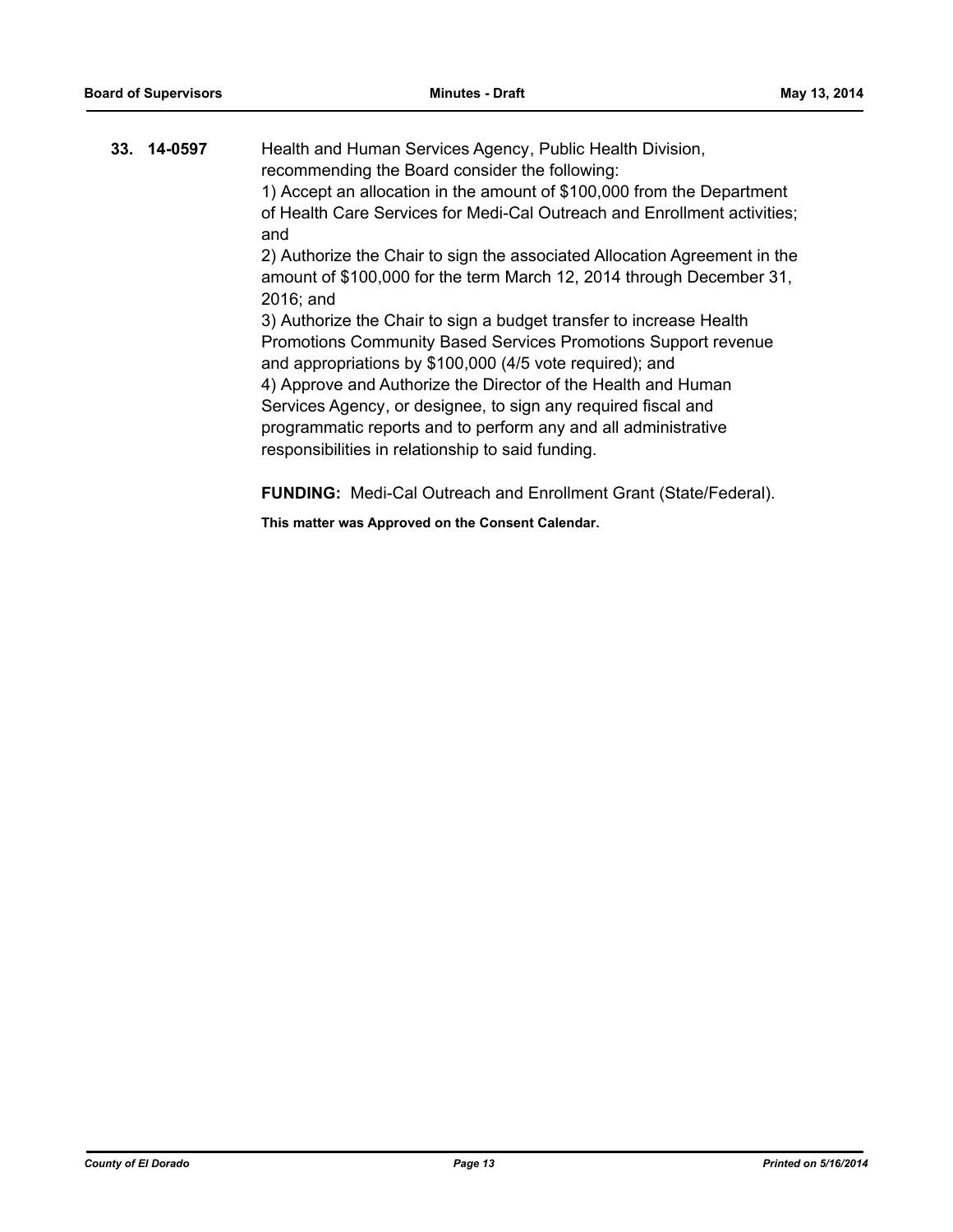**34. 14-0618** Health and Human Services Agency, Mental Health Division and Probation Department, recommending the Board consider the following: 1) Authorize the termination of perpetual Agreement for Services 925-S0811 with Environmental Alternatives for the provision of emergency shelter care and/or foster care placement services on an "as requested" basis pursuant to Article XVII, Item D Termination or Cancellation Without Cause, to be effective upon final execution of perpetual Agreement for Services 462-S1411 with Environmental Alternatives;

2) Approve and authorize the Chair to execute perpetual Agreement for Services 462-S1411 with Environmental Alternatives with a maximum not-to-exceed compensation of \$2,000,000 during any fiscal year with a term that shall commence upon execution, and remain in perpetuity, unless terminated by either party for the provision of emergency shelter care and/or foster care placement services on an "as requested" basis; 3) Authorize the termination of perpetual Agreement for Services 942-S0811 with Sierra Child and Family Services, Inc., for the provision of emergency shelter care and/or foster care placement services on an "as requested" basis pursuant to Article XVII, Item D Termination or Cancellation Without Cause, to be effective upon final execution of perpetual Agreement for Services 463-S1411 with Sierra Child and Family Services, Inc.;

4) Approve and authorize the Chair to execute perpetual Agreement for Services 463-S1411 with Sierra Child and Family Services, Inc. with a maximum not-to-exceed compensation of \$2,000,000 during any fiscal year with a term that shall commence upon execution, and remain in perpetuity, unless terminated by either party for the provision of emergency shelter care and/or foster care placement services on an "as requested" basis;

5) Authorize the termination of perpetual Agreement for Services 165-S0911 with Oakendell, doing business as Oakendell Residential Treatment Facility, for the provision of emergency shelter care and/or foster care placement services on an "as requested" basis pursuant to Article XVII, Item D Termination or Cancellation Without Cause, to be effective upon final execution of perpetual Agreement for Services 464-S1411 with Oakendell, doing business as Oakendell Residential Treatment Facility;

6) Approve and authorize the Chair to execute perpetual Agreement for Services 464-S1411 with Oakendell, doing business as Oakendell Residential Treatment Facility with a maximum not-to-exceed compensation of \$400,000 during any fiscal year with a term that shall commence upon execution, and remain in perpetuity, unless terminated by either party for the provision of emergency shelter care and/or foster care placement services on an "as requested" basis; and 7) Authorize the Chief Administrative Officer, or their designee, to execute further documents relating to Agreement for Services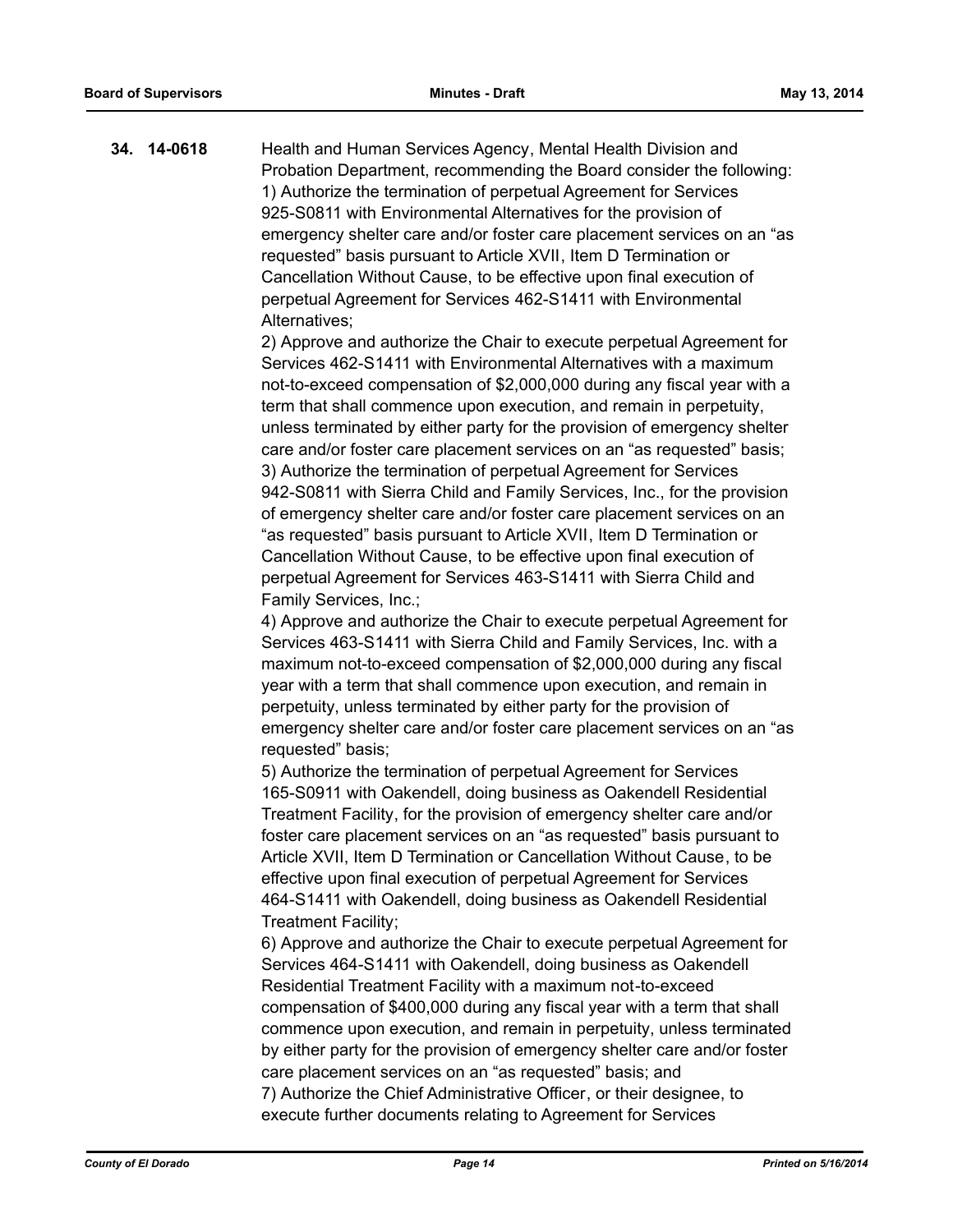462-S1411, Agreement for Services 463-S1411, and Agreement for Services 464-S1411, including amendments thereto, contingent upon approval by County Counsel, Risk Management, and Human Resources, as applicable, which do not affect the maximum compensation or term of the Agreement.

**FUNDING:** Funded with a blend of Federal and State funds (85%) with County share of cost or required match (15%) met primarily with realignment resources.

**This matter was Approved on the Consent Calendar.**

**35. 14-0634** Health and Human Services Agency recommending the Board consider the following:

> 1) Approve the use of the Public Health Accreditation Board Site Visitor Agreement Form 2014, noting the non-standard indemnity language; and

2) Authorize County staff participating as a Public Health Accreditation Board site visitor to sign said agreement, including any future amendments, contingent upon approval by County Counsel and Risk Management.

**FUNDING:** Federal Medi-Cal Administrative Activities Fund Balance.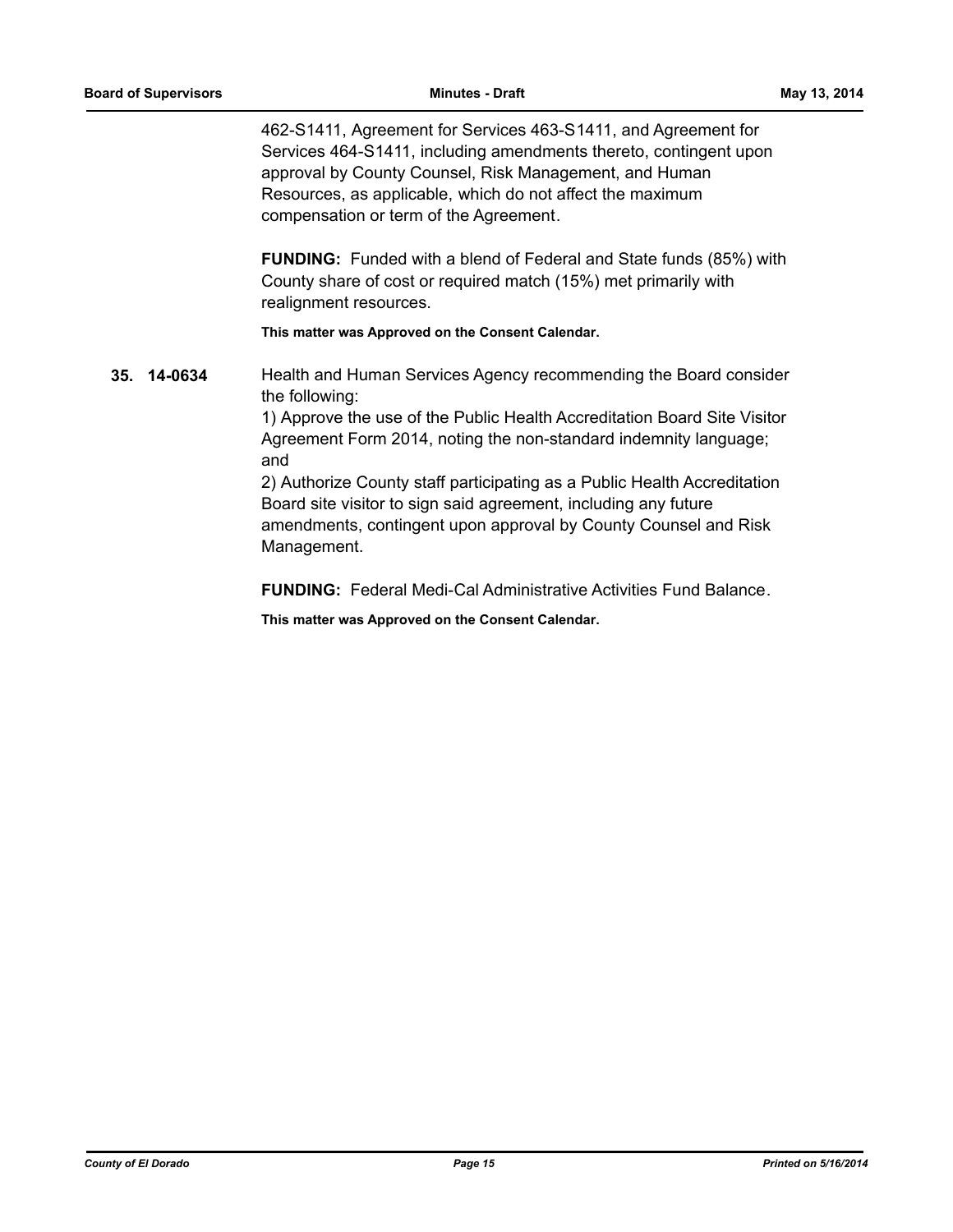| 36. 14-0652 | Sheriff's Office recommending the Board approve the addition of the<br>following items to the Sheriff's Fixed Asset List:<br>1) One (1) Police Dog Bite Training suit in the amount of \$1,700;<br>2) Two $(2)$ custom rifles in the amount of \$25,000;<br>3) One (1) 19.4 cubic ft. frost-free freezer in the amount of \$1,650;<br>4) Two (2) Server systems for the virtual desktop project in the amount<br>of \$30,600;<br>5) Five (5) in-car video systems in the amount of \$22,000;<br>6) One (1) restraint chair in the Jail in the amount of \$2,000;<br>7) One (1) SMARTBoard in the amount of \$6,500;<br>8) One (1) Interactive Whiteboard for the SLT Jail in the amount of<br>\$5,000;<br>9) One (1) IBM Server and related installation in the amount of \$29,500;<br>10) Seven (7) Radio Repeaters in the amount of \$49,500;<br>11) One (1) Stove for the Placerville Jail in the amount of \$8,400;<br>12) One (1) firewall Internet filtering appliance in the amount of \$5,000;<br>13) Two (2) computer equipment Cisco Catalyst Switches in the amount |
|-------------|--------------------------------------------------------------------------------------------------------------------------------------------------------------------------------------------------------------------------------------------------------------------------------------------------------------------------------------------------------------------------------------------------------------------------------------------------------------------------------------------------------------------------------------------------------------------------------------------------------------------------------------------------------------------------------------------------------------------------------------------------------------------------------------------------------------------------------------------------------------------------------------------------------------------------------------------------------------------------------------------------------------------------------------------------------------------------------|
|             | of \$4,882; and<br>14) Twenty (20) mobile radios for Homeland Security in the amount of<br>\$35,000.                                                                                                                                                                                                                                                                                                                                                                                                                                                                                                                                                                                                                                                                                                                                                                                                                                                                                                                                                                           |
|             | <b>FUNDING:</b> COPS Jail Funding, Fiscal Year 2012 Homeland Security                                                                                                                                                                                                                                                                                                                                                                                                                                                                                                                                                                                                                                                                                                                                                                                                                                                                                                                                                                                                          |

Grant, AB - 109 Prison Realignment Funding and General Fund.

**This matter was Approved on the Consent Calendar.**

### **END CONSENT CALENDAR**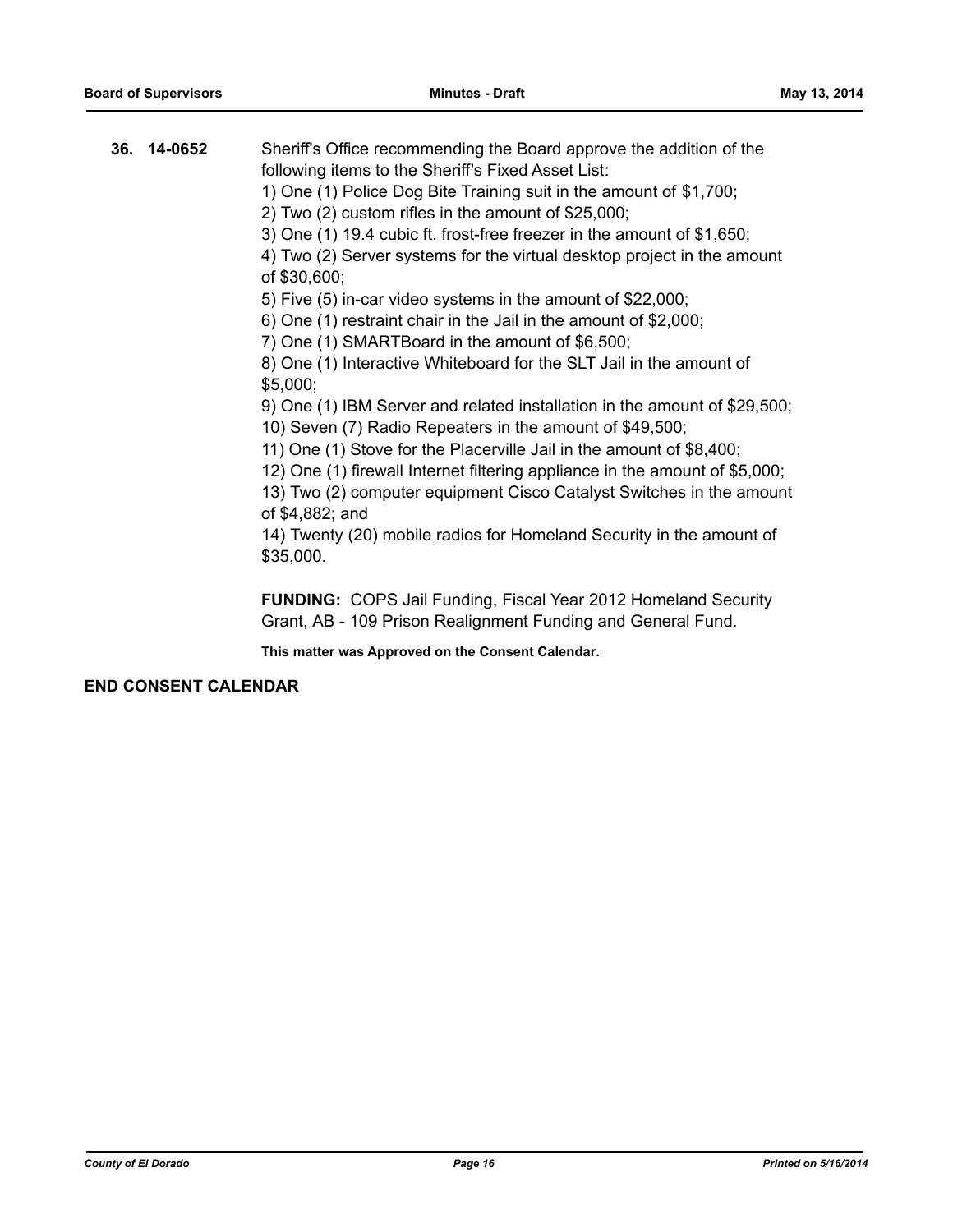### **10:00 AM - TIME ALLOCATION 1**

**37. 14-0563** Chief Administrative Office recommending the Board receive and file the Initial Draft Response to the 2013-14 Grand Jury Midterm Report and provide direction regarding potential changes to include with the Final Draft Response.

### **Received and Filed.**

**38. 14-0472** Health and Human Services Agency, Mental Health Division, recommending the Board adopt and authorize the Chair to sign a Proclamation recognizing May 2014 as "Mental Health Month" in the County of El Dorado.

> **A motion was made by Supervisor Santiago, seconded by Supervisor Veerkamp to Approve this matter.**

**Supervisor Santiago read the Proclamation.**

- **Yes:** 5 Briggs, Santiago, Mikulaco, Veerkamp and Nutting
- **39. 13-0401** Chief Administrative Office and Human Resources recommending the Board consider the following:

1) Receive a summary report of the cultural assessment interviews conducted by VanDermyden Maddux Law Firm;

2) Receive a presentation outlining the proposed action plan as a result of the cultural assessment survey; and

3) Provide direction to staff regarding funding for the activities associated with the implementation of the action plan. (Est. Time: 1 Hr.) (Cont. 4/28/14, Item 1)

*Public Comment: Mike Applegarth, K. Payne, J. Copeland. P. Reiley, L. Price, M. Smith, M. Lane, C. Lewis. K. Smith, K. Webb, T. Daly, R. Smith, M. Spawn, D. Manning, S. Taylor*

**A motion was made by Supervisor Veerkamp, seconded by Supervisor Briggs to: 1) Receive and File the summary report and presentation; and**

**2) Direct staff to continue with the process and allocate an additional \$250,000 over the already allocated \$140,000 to focus on moving forward with the implementation of the action plan.**

**Yes:** 5 - Briggs, Santiago, Mikulaco, Veerkamp and Nutting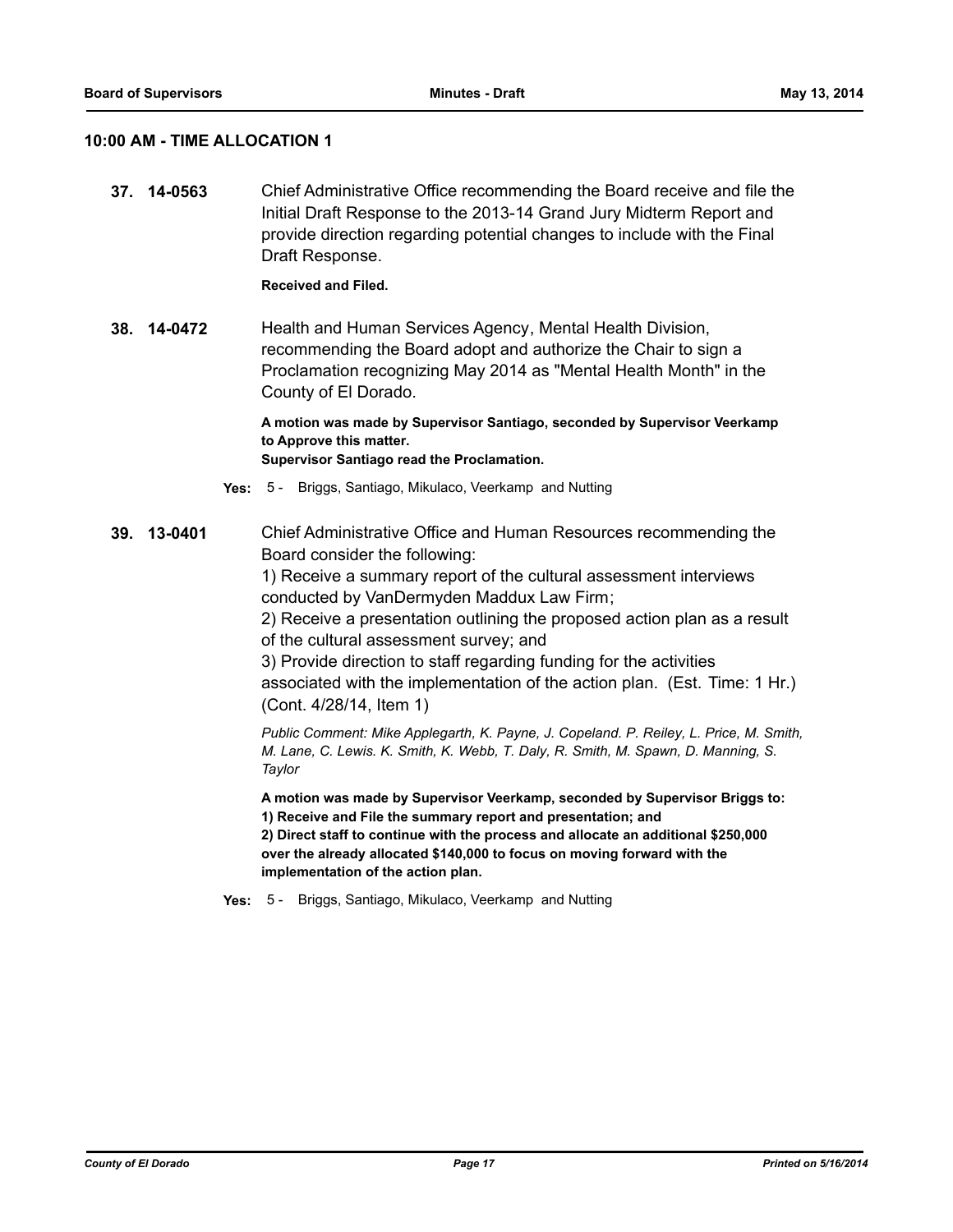### **10:00 AM - TIME ALLOCATION 2**

**40. 14-0466** Acting as the Governing Board of the El Dorado County Public Housing Authority:

> Health and Human Services Agency recommending the Board, approve and authorize the Chair to sign Resolution **052-2014** to: 1) Acknowledge the El Dorado County Public Housing Authority as a high performing agency exempt from the requirement to submit an annual Agency Plan update;

2) Approve a required annual amendment to the Public Housing Authority Administrative Plan for the Housing Choice Voucher Program for submittal to the Department of Housing and Urban Development; 3) Authorize the Chair to sign the accompanying Civil Rights Certification HUD-50077-CR; and

4) Recognize the contribution of the Public Housing Authority Participant Advisory Board in assisting with development of the Administrative Plan and amendments. (Est. Time: 15 Min.)

### **FUNDING:** Federal Funds.

**A motion was made by Supervisor Mikulaco, seconded by Supervisor Veerkamp to Approve this matter and Adopt Resolution 052-2014.**

**Yes:** 4 - Briggs, Santiago, Mikulaco and Veerkamp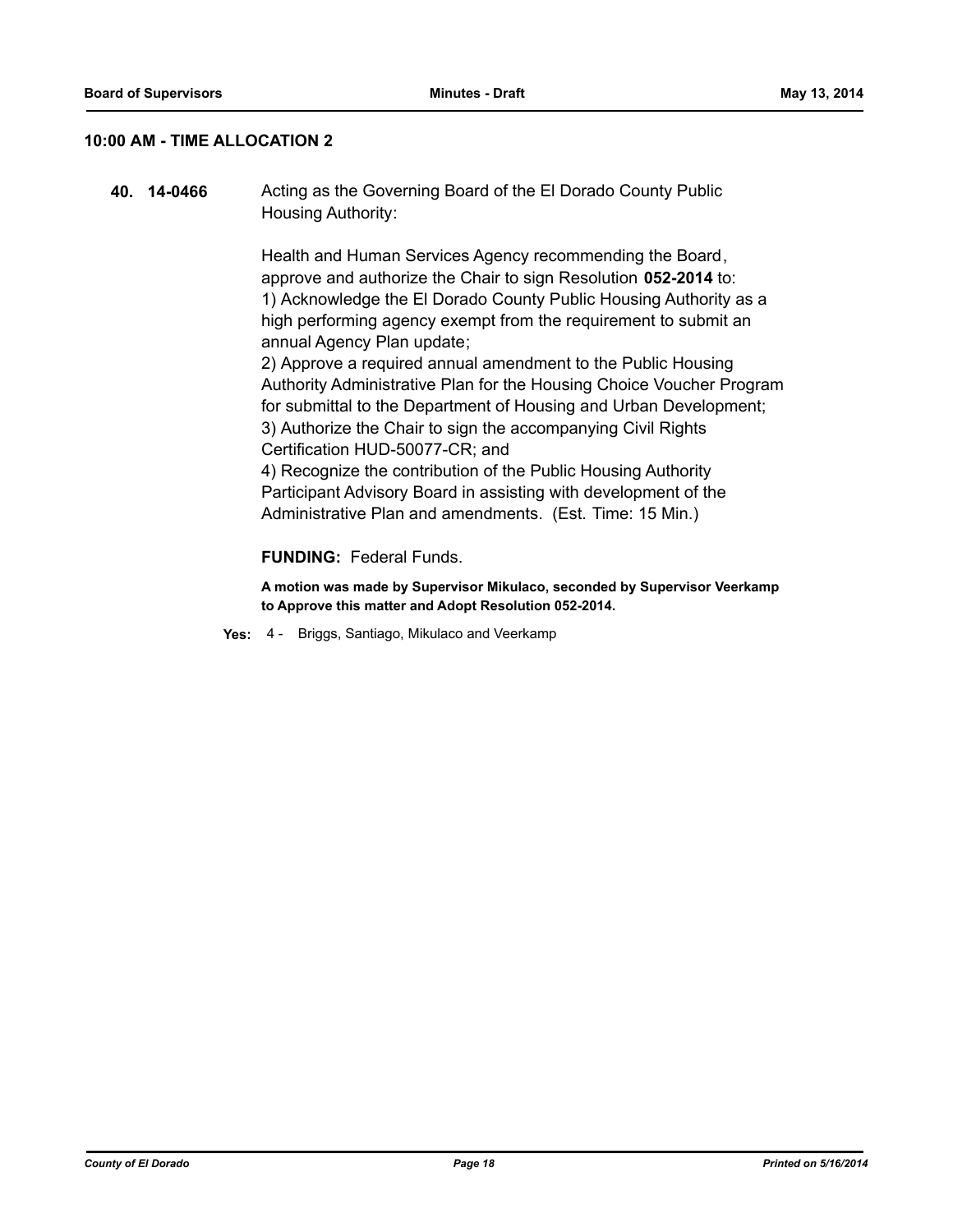### **DEPARTMENT MATTERS**

**41. 14-0606** Information Technologies Department advising the Board of reduced revenue for the department's Fiscal Year 2013-14 Budget as a result of a change in accounting practices and in accordance with Board of Supervisors Policy B-1, Budgetary Control and Responsibility.

*Public Comment: S. Taylor*

### **Received and Filed.**

**42. 14-0514** The El Dorado County Parks and Recreation Commission recommending the Board consider the following: 1) Approve and authorize the Chair to sign Resolution **053-2014** to dissolve the El Dorado County Trails Advisory Committee as a subcommittee of the Parks and Recreation Commission and thereby rescind Resolution 58-96; and 2) Dissolve the El Dorado County Sacramento-Placerville Transportation Corridor Oversight Committee, a subcommittee of the Trails Advisory Committee.

> *Public Comment: J. Harville, P. Stroud, M. Leal, B. Smart, F. DuChamp, E. Krim, K. Payne, L. Price, C. Dracob, J.Noe, M. Hennsey*

**A motion was made by Supervisor Mikulaco, seconded by Supervisor Veerkamp to Approve this matter and Adopt Resolution 053-2014.**

- **Yes:** 3 Santiago, Mikulaco and Veerkamp
- **Noes:** 2 Briggs and Nutting
- **43. 14-0674** Supervisor Santiago requesting:

1) Board discussion on whether the Board should order a report on one or more of the five initiatives as authorized by Elections Code 9111, and if so, when should the report be completed; and

2) Direct staff accordingly upon conclusion of discussion.

*Public Comment: L. Parlin, K. Payne, E. Lowrey, F. DuChamp, B. Staddy, S.Staddy, P. Frantz, R. Pimentel, F. Murton, M. Wilbur, T. Costello, S. Parlin*

**A motion was made by Supervisor Mikulaco, seconded by Supervisor Briggs directing staff to return to the Board by July 22, 2014 with an overview of the five remaining initiatives to include the fundamentals of what each initiative does and a basic overview of the effects on the General Plan.**

**Yes:** 5 - Briggs, Santiago, Mikulaco, Veerkamp and Nutting

**LUNCH - 12:00 NOON - 1:30 PM - Board of Supervisors to participate in the "Great Ride" in recognition of "National Bike Month".**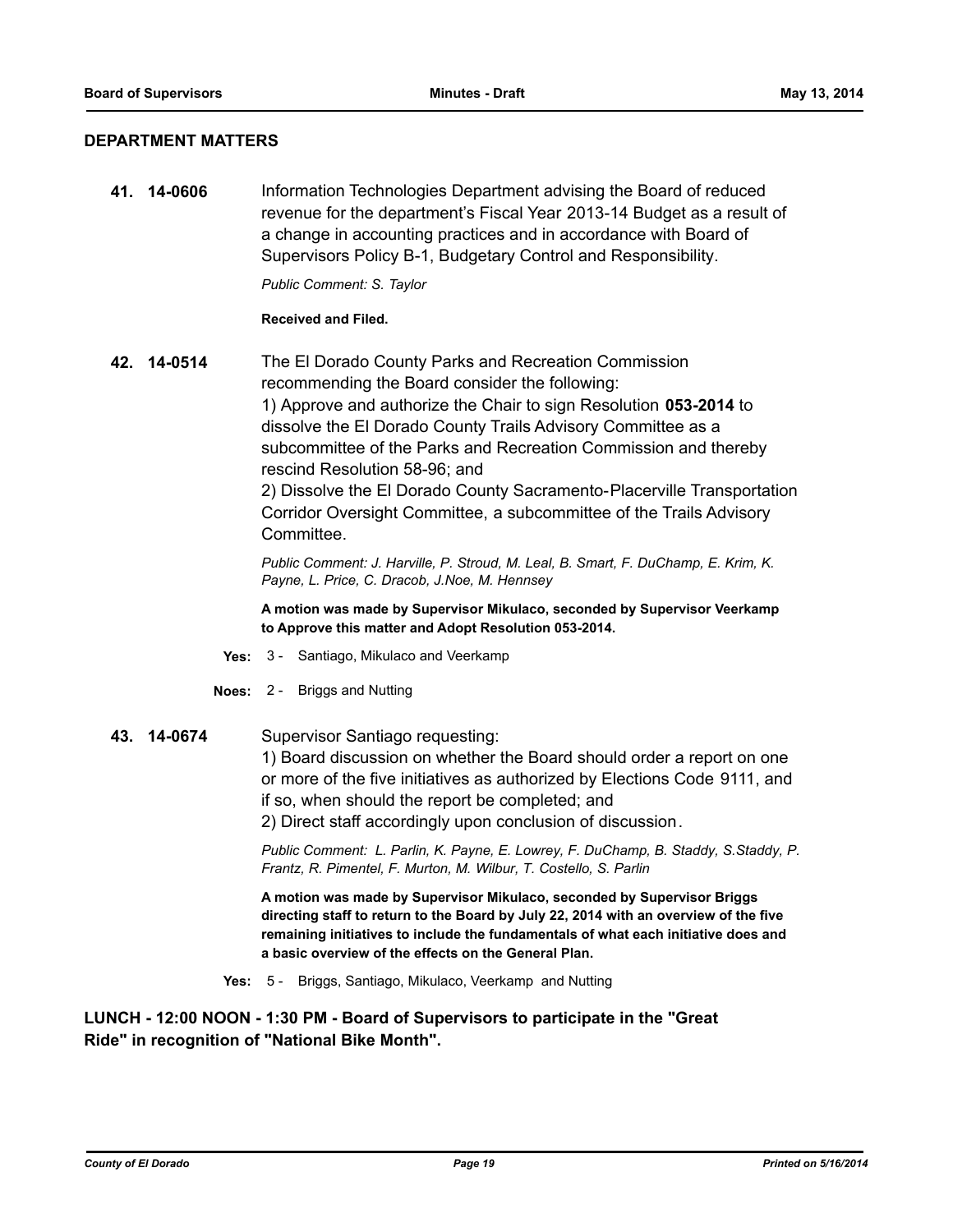### **2:00 PM - TIME ALLOCATION**

**44. 14-0386** Hearing to consider a request submitted by Amy L. Anders for Friends of Green Valley appealing the approval by the Planning Commission on March 27, 2014 and the validity of the environmental document for Special Use Permit S11-0009/Planned Development PD11-0005/Green Valley Nursery and Landscape on property, identified by Assessor's Parcel Number 124-301-03, consisting of 9.62 acres, in the north El Dorado Hills area; and staff recommending the Board take the following actions:

> 1) Adopt the Mitigated Negative Declaration based on the Initial Study prepared by staff; and

> 2) Deny the appeal, thereby upholding the approval of Special Use Permit S11-0009/Planned Development PD11-0005 by the Planning Commission on March 27, 2014, based on Findings and subject to the Conditions of Approval as approved (Legistar Attachment 2C). (Supervisorial District 1) (Est. Time: 1 Hr.)

*Public Comment: D. Manning, B. Orosco, T. Iverson, C. Hughes, K. Freed, M. Brandson, S. Delayo, J. High, E. VanDyke*

**A motion was made by Supervisor Nutting, seconded by Supervisor Veerkamp to Approve this matter.**

- **Yes:** 5 Briggs, Santiago, Mikulaco, Veerkamp and Nutting
- **45. 13-1174** Community Development Agency, Development Services Division, providing a six-month update on the progress of Ordinance 4999 - Medical Marijuana Distribution Facility (OR13-0001) and requesting direction on one of the following options:

1) The Board agrees with staff's interpretation of the medical marijuana distribution facilities ordinance and its determination that no facility meets the criteria for continued operation; **OR**

2) The Board does not agree with staff's interpretation and:

a) Direct staff to amend the Section 17.14.250.D of the El Dorado County Code, **OR**

b) Interpret Section 17.14.250.D to apply to an "operation" that may have moved from one facility location to another. (Est. Time: 1 Hr.)

*Public Comment: K. Chulano, M. Vonn, J. Mills, S. Gradley, D. Fiest, L. Davies, K. Bergalomue*

**A motion was made by Supervisor Veerkamp, seconded by Supervisor Santiago to:**

**1) Interpret Section 17.14.250.D to apply to an "operation" that may have moved from one facility location to another; and**

**2) Allow a seven day grace period to file the application for the fifth member.**

**Yes:** 4 - Briggs, Santiago, Veerkamp and Nutting

**Noes:** 1 - Mikulaco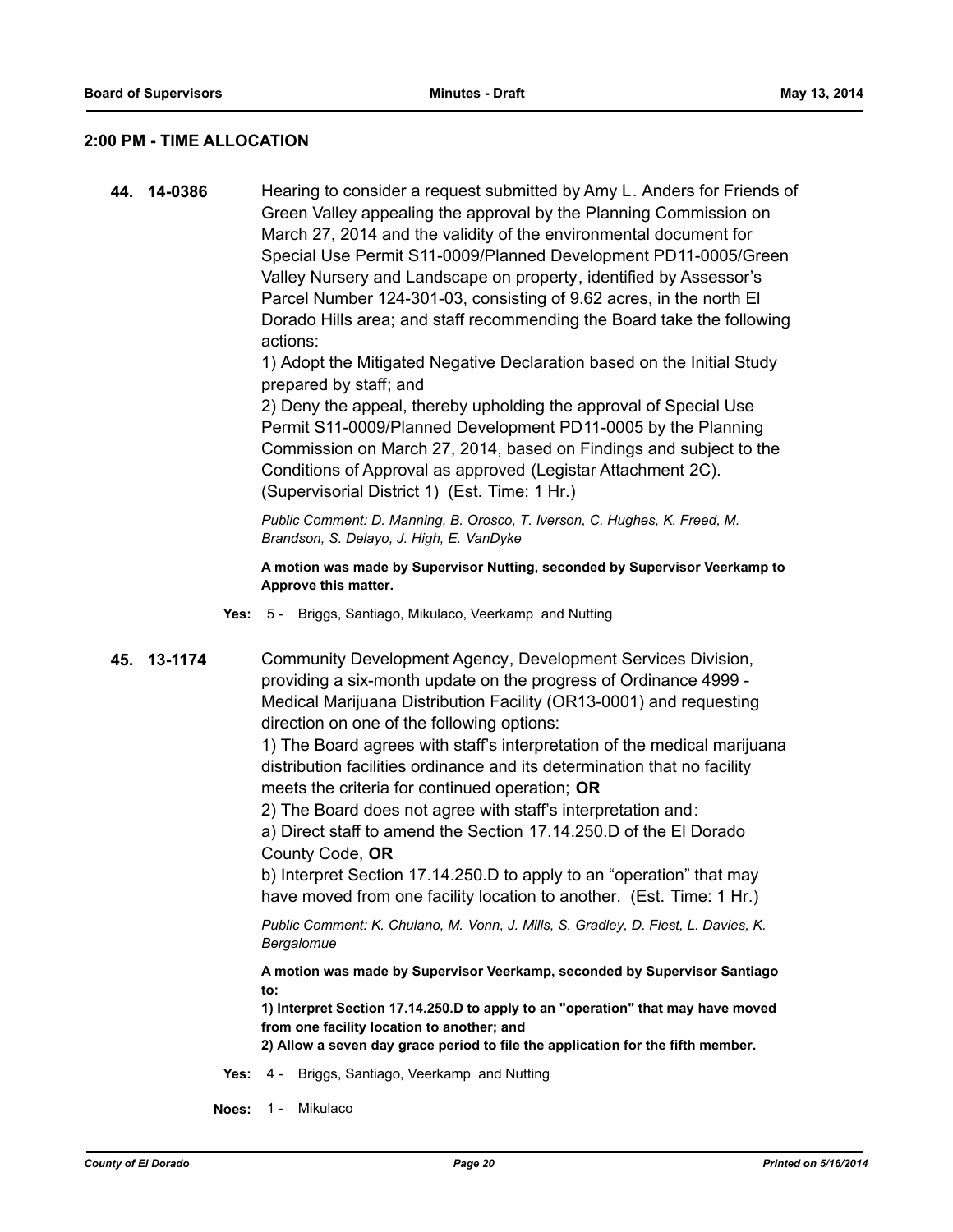### **4:00 PM - TIME ALLOCATION**

**46. 14-0141** Community Development Agency, Long Range Planning, recommending the Board receive information and provide direction on the proposed 2014 Capital Improvement Program and Transportation Work Plan.

> **FUNDING:** Various Federal, State, Local and ACO Funding Sources (Federal Funds).

**A motion was made by Supervisor Santiago, seconded by Supervisor Mikulaco to Continue this matter to May 20, 2014.**

**Yes:** 4 - Briggs, Santiago, Mikulaco and Veerkamp

**Absent:** 1 - Nutting

### **5:00 PM - Reception to recognize the El Dorado County Youth Commission hosted by the Board of Supervisors.**

### **ITEMS TO/FROM SUPERVISORS**

**Supervisor Mikulaco attended a forum at the El Dorado Hills library.** 

**Supervisor Nutting spent some quality time with his son.** 

**Supervisor Veerkamp had a great trip to Washington, DC.** 

**Supervisor Briggs spoke about the Child Protective Unit, which was authorized by the Board of Supervisors several years ago, and how successful it has been. Specifically, how well all the collaborative agencies are working together.** 

**Supervisor Santiago also had a great trip to Washington, DC. She attended the California Tahoe Conservancy and Tahoe Transportation District meetings. Tomorrow she will attend the California State Association of Counties legislative conference.**

**ADJOURNED AT 8:40 PM In honor of Dani Aposhian.**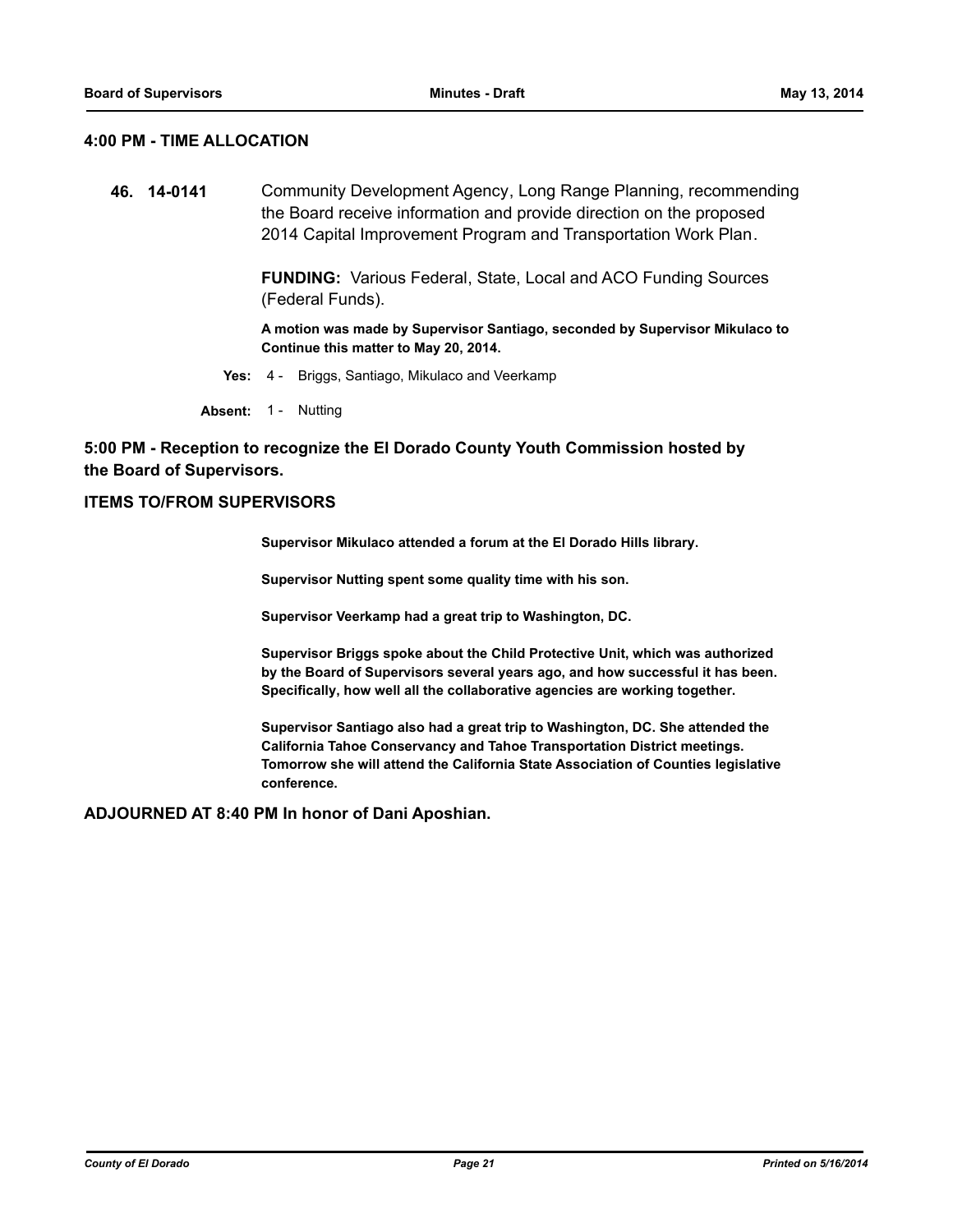### **CLOSED SESSION**

### **47. 14-0651 Pursuant to Government Code Section 54957.6 - Conference with Labor Negotiator**: County Negotiator: Director of Human Resources and/or designee, and

Jack Hughes of Liebert, Cassady and Whitmore. Employee Organization: Operating Engineers Local No. 3 representing employees in the Trades & Crafts, Probation, and Corrections Bargaining Units; Deputy Sheriffs Association representing employees in the Law Enforcement Unit; El Dorado County Criminal Attorney Association; El Dorado County Deputy County Counsel Association; El Dorado County Law Enforcement Managers Association; and Unrepresented Employees. (Est. Time: 45 Min.)

**No Action Reported. Supervisors Briggs, Mikulaco, Santiago and Veerkamp participated. Supervisor Nutting was absent.**

**48. 12-0443 Conference with Legal Counsel - Existing Litigation** pursuant to Government Code Section 54956.9(d)(1): Title: United States of America (USA) v. El Dorado County and City of South Lake Tahoe, Civil Action No. S-01-01520 x-ref: (Meyers Landfill Site). (Est. Time: 15 Min.)

> **No Action Reported. Supervisors Briggs, Mikulaco, Santiago and Veerkamp participated. Supervisor Nutting was absent.**

**49. 12-1509** Pursuant to Government Code Section 54956.9(d)(1), **Existing Litigation**. Title: Claim of Lisa Hoaas v. County of El Dorado, Worker's Compensation Claim Settlement. York Risk Services Group, Inc., Claim No. ELAB-547854. (Est. Time: 10 Min.)

> **No Action Reported. Supervisors Briggs, Mikulaco, Santiago and Veerkamp participated. Supervisor Nutting was absent.**

**50. 14-0687 Conference with Legal Counsel - Existing Litigation** pursuant to Government Code Section 54956.9(d)(1). Title:Claim of Mrs. Carolyn Husted and Ms. Alisha Miller Date of Loss: August 27, 2013 (Est. Time: 10 Min.)

> **No Action Reported. Supervisors Briggs, Mikulaco, Santiago and Veerkamp participated. Supervisor Nutting was absent.**

**51. 14-0688 Conference with Legal Counsel - Existing Litigation** pursuant to Government Code Section 54956.9(d)(1). Title:Claim of Leslie Knotek v. County of El Dorado, Workers' Compensation Claim Settlement. York Risk Services Group, Inc., Claim # ELOY-485341. (Est. Time: 10 Min.)

> **No Action Reported. Supervisors Briggs, Mikulaco, Santiago and Veerkamp participated. Supervisor Nutting was absent.**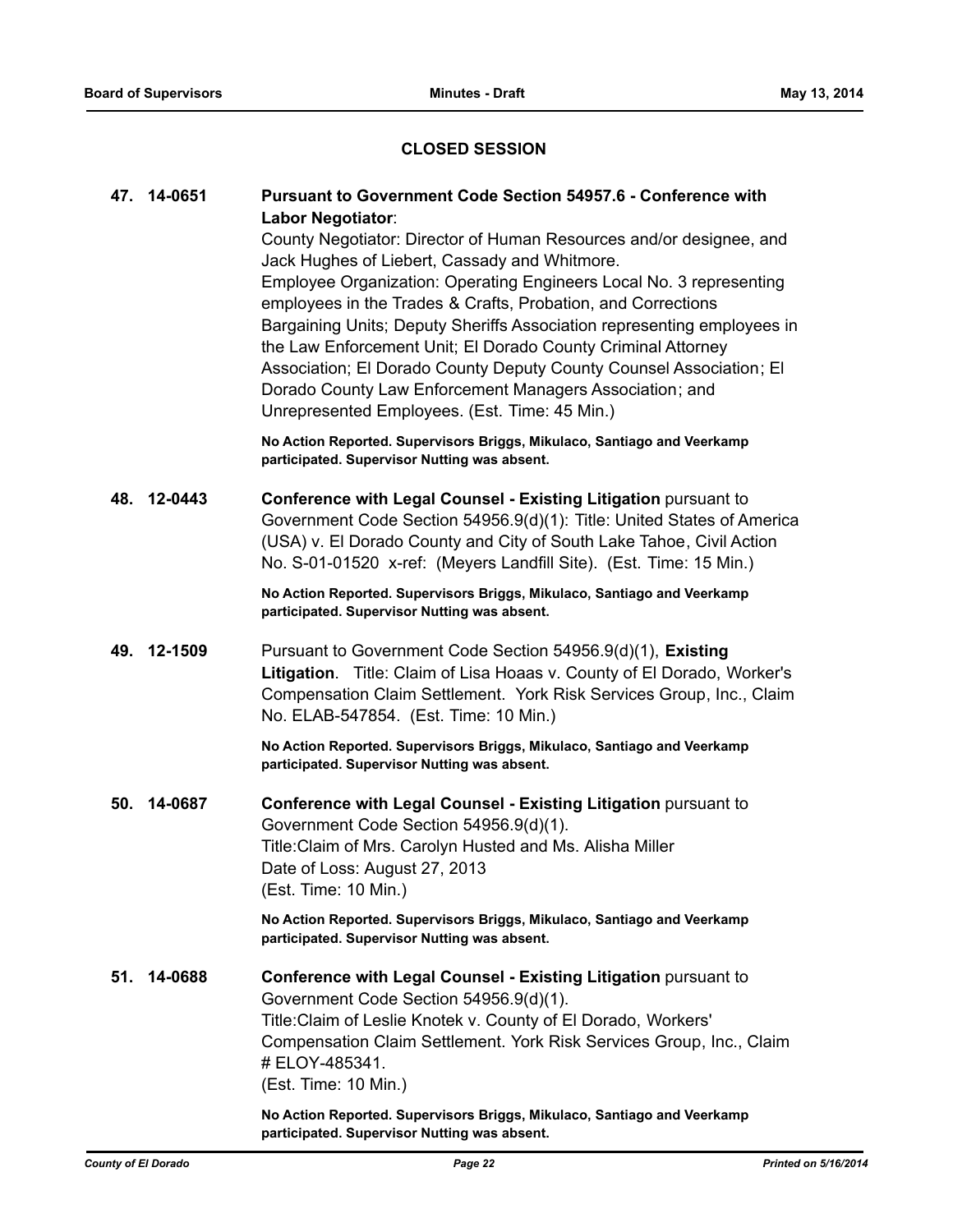On August 19, 2003, the Board adopted the following protocol: It is a requirement that all speakers, County staff and the public, when approaching the podium to make a visual, Power Point or transparencies presentation to the Board of Supervisors, must provide the Clerk with the appropriate number of hard copies of the presentation for Board members and the audience. Only those speakers that provide this required number of hard copies will be permitted to proceed with a visual presentation.

Persons interested in serving on any Board of Supervisors ADVISORY BOARD, COMMITTEE, OR COMMISSION are encouraged to complete an application form (available in the office of the Clerk of the Board of Supervisors, or online) and submit same to the board, committee or commission, to the County Department which supports the board, committee or commission, or to the Clerk of the Board of Supervisors.

VIDEO TAPES of regular, Tuesday Board of Supervisors meeting are BROADCAST ON CABLE TV as follows:

West Slope - Comcast - Channel 15, Wednesday at 1:00 P.M. (day after Tuesday meeting) and Tuesday at 7:00 A.M. (One week after previous Tuesday Meeting)